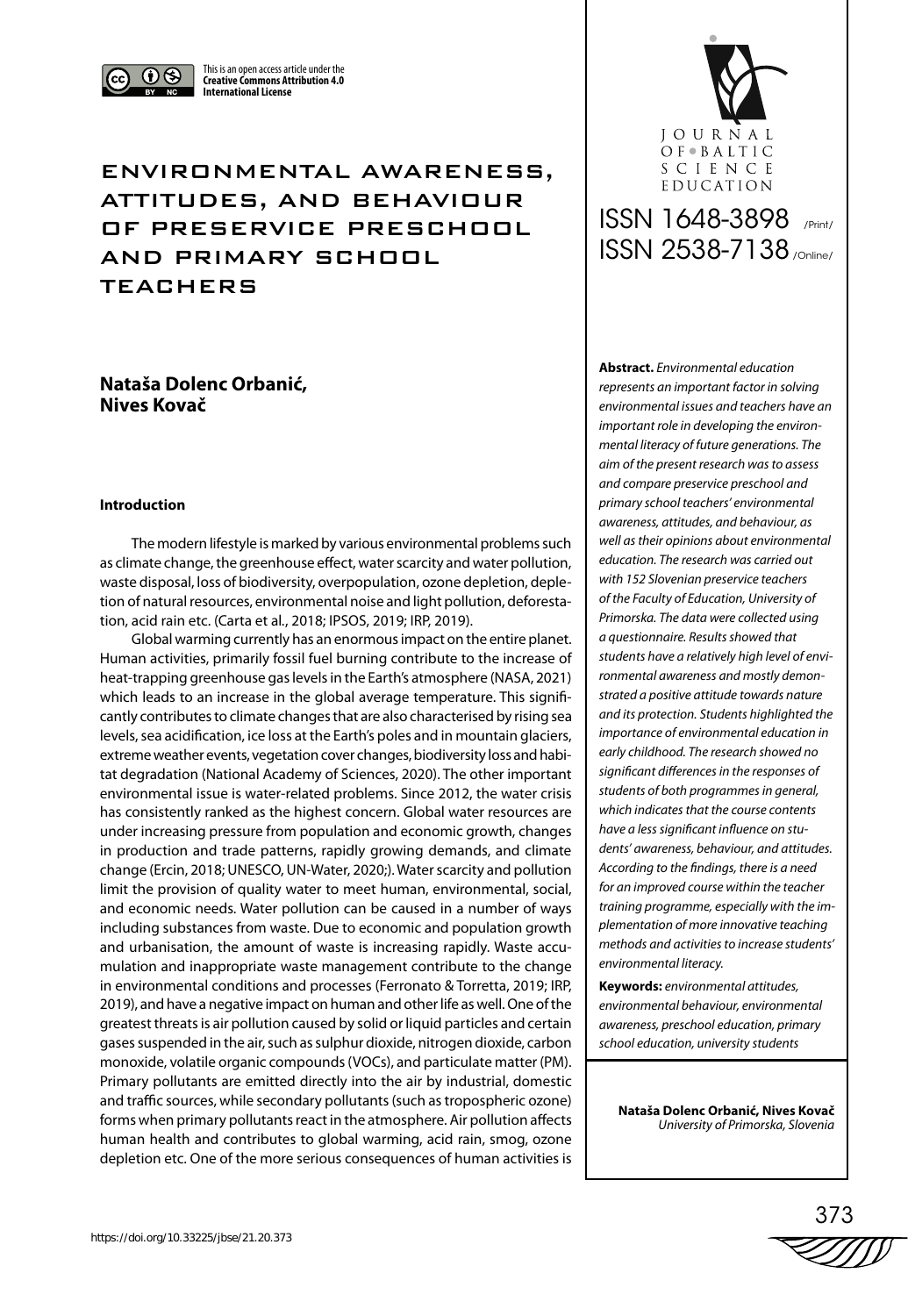soil pollution. Soil acts as a "universal sink" and can accumulate or even concentrate contaminants which further affect the environment and human health (Ashraf et al., 2014). The major causes of soil pollution are agriculture, industry, waste disposal, mining, and atmospheric deposition (Cachada et al*.*, 2018). Human activities (agriculture, land-use change, roads, mining, overgrazing, deforestation…) have also intensified soil erosion (Jenny et al., 2019) resulting in the loss of fertile land, increased pollution and sedimentation in streams and rivers, reduction of the productivity of ecosystems, and impacts on climate and biodiversity (IRP, 2019).

The last 50 years of scientific research have created greater awareness of the complex environmental problems and confirmed the need for urgent action (Burke et al., 2017; Valavanidis, 2019; WHO, 2020), such as international cooperation, interdisciplinary research, advanced technology and management tools, successful environmental policies, effective strategies for sustainable development, an increase in public awareness and the improvement of environmental education.

#### *Research Focus*

In response to the growing environmental crisis, developing environmentally literate citizens is crucial to understanding and overcoming environmental problems. Environmental literacy is a precursor for effective environmental protection (Kaya & Elster, 2019; Keinonen et al*.*, 2016) and it could be achieved through environmental education. Effective education enhances environmental awareness, attitudes, values, and knowledge, as well as develops skills that prepare individuals to collaboratively undertake positive environmental action and responsible behaviour regarding the environment (Aminrad et al*.*, 2013; Ardoin et al*.*, 2020). It is important to raise the environmental literacy of children from an early age representing a critical period for developing thinking, behaving and emotional well-being (Türkoğlu, 2019). Several studies (Ardoin et al., 2020; Cohen & Horm-Wingerd, 1993; Meier & Sisk-Hilton, 2017) provide evidence of strongly positive outcomes in early childhood environmental education, such as an improvement in children's environmental awareness and knowledge, and positive attitudes towards the natural environment. In this context, teachers have a great responsibility and important role in providing adequate environmental literacy (Boca & Saraçlı, 2019; Türkoğlu, 2019), in a way that takes into account the child's developmental needs, interests, and abilities. According to Lwo et al*.* (2017), teachers influence a child's conception of the environment and play an important role in identifying and correcting misconceptions related to environmental problems (Yalcin & Yalcin, 2017). To achieve a positive impact on future generations, high-quality environmental education starting from preschool age is crucial.

Because of the important role of the teacher, many studies (Goulgouti et al., 2019; F. Sadik & S. Sadik, 2014; Tuncer et al., 2010) indicated a need to improve preservice teachers' environmental literacy. In this regard, understanding their perceptions about the environment could lead to more effective environmental education and greater levels of environmental literacy (Keinonen et al*.,* 2016). Therefore, in this research the following components of environmental literacy of preservice teachers were assessed:

- (1) *Environmental awareness* fundamental knowledge of local and global environmental issues, and awareness of consequences (risk perceptions),
- (2) *Environmental attitude* attitude refers to values and feelings of environmental concern and motivation to active participation in environmental improvement and protection (UNESCO, 1978); value the interaction of human beings with the environment and their responsibility for environmental problems (Alvarez-Garcia et al., 2017),
- (3) *Environmental behaviour* individual behaviour that is respectful of the environment in everyday life, as well as participating in pro-environment actions (Alvarez-Garcia et al., 2017); this component is formed by consumption patterns, individual conservation, environmental activism, and leisure involving nature (Negev et al*.*, 2008).

#### *Research Aim and Research Questions*

Many studies have examined the environmental literacy of preservice teachers, but there is a lack of research comparing the environmental literacy of preservice preschool and primary school teachers in the literature. Accordingly, the aim of the present research was to assess preservice preschool and primary school teachers' environmental awareness, attitudes and behaviour, and to find their opinions about environmental education in order to enrich the existing environmental education teacher training course.

374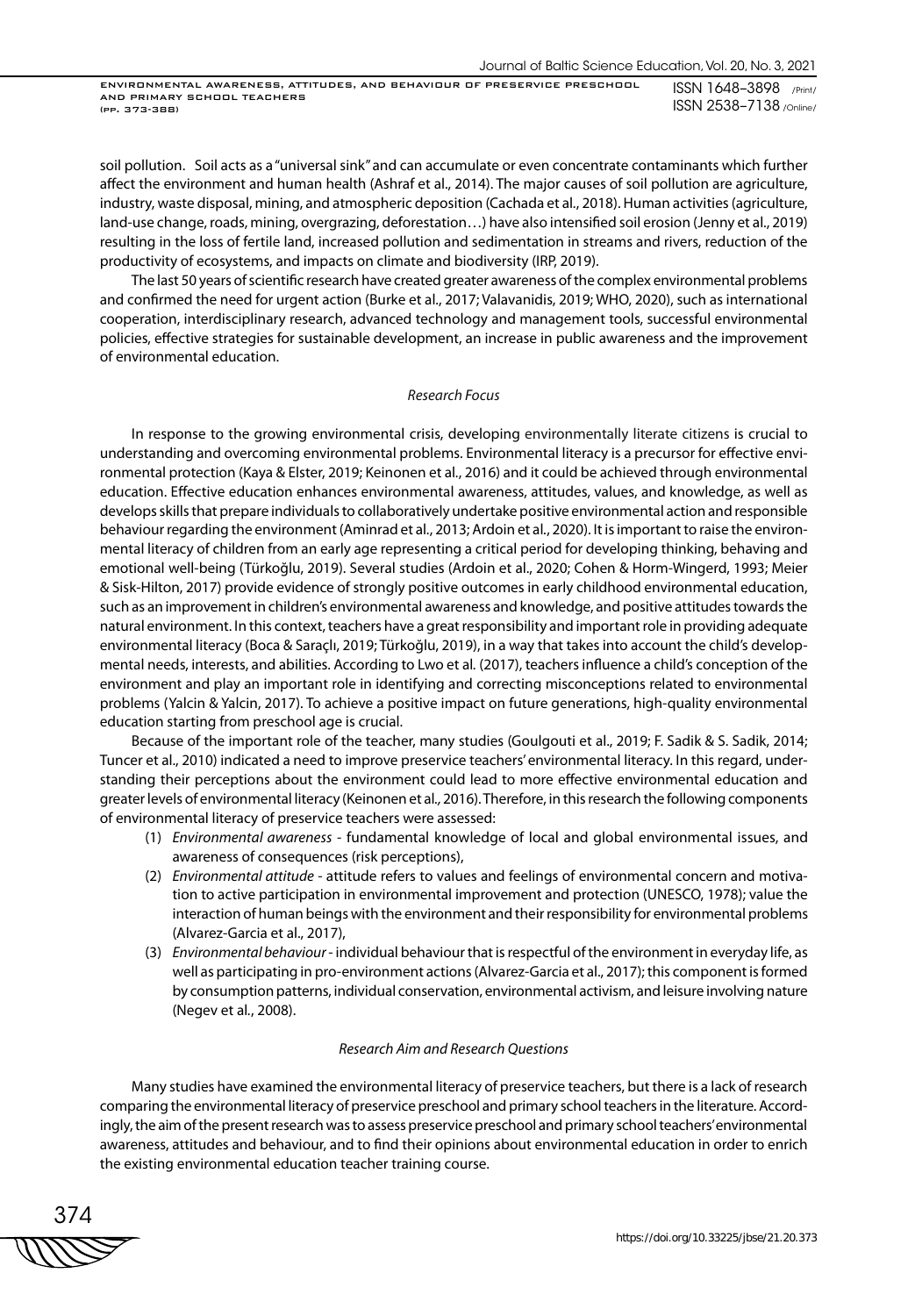The research questions guiding this research were:

- What is the level of environmental awareness of preservice teachers?
- What are preservice teachers' attitudes and behaviours towards the environment?
- What are preservice teachers' opinions about environmental education?
- Is there any significant difference between preservice preschool and primary school teachers' environmental awareness, attitudes, and behaviours?

#### **Research Methodology**

#### *General Background*

In line with the aim of this research, a quantitative research was designed. The questionnaire was administered to the students of the Faculty of Education, University of Primorska (Republic of Slovenia), enrolled in the Preschool and Primary school teaching programme. The Preschool teaching programme is a first-degree programme, which lasts 3 years. The aim of the programme is to train preservice teachers for quality educational work with children in early childhood (between the ages of 1 and 6) and to work with their parents, colleagues, and other professionals. The Primary school teaching programme lasts 5 years: 4 years in the first-degree and 1 year in the second-degree programme. The major goal of the first-degree programme is to develop the preservice teachers' knowledge and pedagogical skills for teaching all subjects in primary school (students between the ages of 6 and 11). The research was carried out during the 2018/2019 and 2019/2020 academic years.

#### *Sample*

Convenience sampling was used in this research. This sampling approach was adopted due to its easy access for data collection. The sample consists of 152 undergraduate students who study at the University of Primorska, Faculty of Education. Of the 152, 90 (59.2 %) were Primary school teaching programme students and 62 (40.8 %) were Preschool teaching programme students, both groups of the second study year. Slovenia has three faculties of education, with an annual enrolment of 215 students in the Primary school teaching programme and 175 students in the Preschool teaching programme. The number of participants in this research represented approximately onethird of the average population of students enrolled in the second study year of both programmes.

The sample included students who have already attended the science course. Preservice primary school teachers learn about environmental issues mainly within mandatory science courses in the second year of study. The environmental education in the Preschool teaching programme is carried out mainly in the second year of study within the elective and the mandatory science course. The mandatory course of the Preschool teaching programme includes less environmental content in the curriculum (only some topics) in comparison with the Primary school teaching programme. For this reason, the participants were selected from the second year of study, after they took the environmental education within science courses.

The age of participants ranged between 20 and 22 years old. Most of the participants in both groups were females (preservice preschool teachers: 97.5 % females, 2.5 % males; preservice primary school teachers: 93.3 % females, 6.7 % males), which reflects the current state of the gender distribution of preschool and primary school teachers in Slovenia (preschool teachers: 97.3 % females, 2.7 % males; primary school teachers: 87.2 % females, 12.8 % males) (Statistical Office of the Republic of Slovenia, 2019). The socio-economic status of the students in both groups were similar. The participants were coming from different Slovenian regions.

#### *Instrument and Procedures*

The questionnaire was developed in order to gather the data. The questions and items were written in accordance with the aim of the research, some of them were adapted from relevant reviewed studies about university students' attitudes and behaviour towards the environment and environmental education (Alagoz & Akman, 2016; F. Sadik & S. Sadik, 2014; Slimak & Dietz, 2006). The questionnaire was divided into three parts: (a) the first part was used to assess students' environmental awareness, (b) the second part was used to explore students' environmental attitudes and behaviour, and (c) the third part was used to find out the students' opinions about environmental education.

375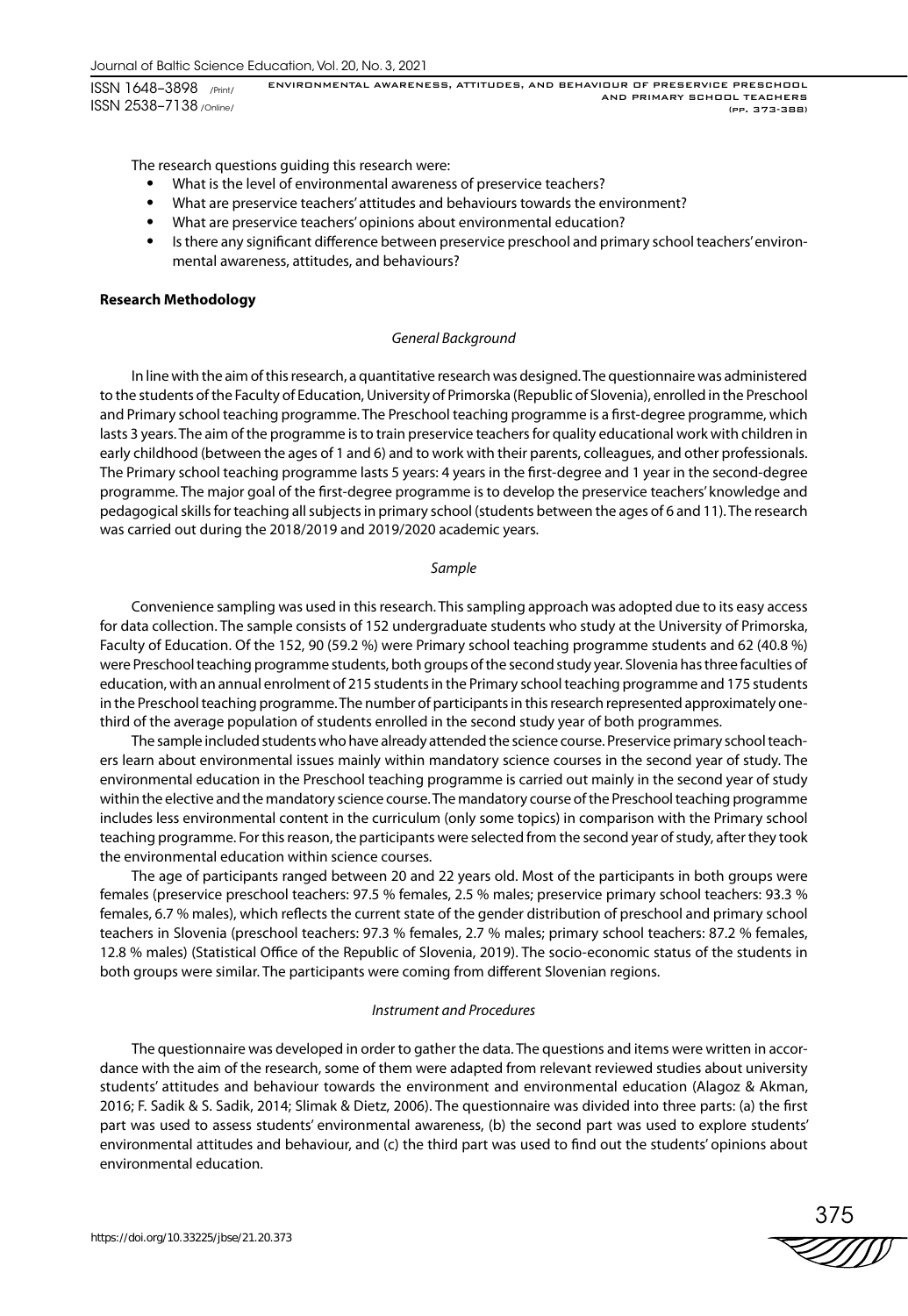The first part included 3 open-ended questions and the scale consisted of 30 statements. Through the questions, the students' opinions on global and local environmental problems, and activities necessary to solve these problems were provided. A 5-point Likert-type scale with a list of 30 environmental issues was prepared. Students expressed their opinions about what environmental risk these issues pose. In the scale responses ranging from 1- *no risk* to 5- *very big risk*. The Cronbach's alpha value of the scale was .910. As stated by Nunnally (1978), the reliability of 70 or better can be accepted, so the results show that this part of the questionnaire is reliable.

In the second part of the questionnaire students' environmental attitudes and behaviour was explored using a 5-point Likert-type scale with 22 statements. The first set of 8 statements related to the attitudes towards nature (interaction of human beings with nature) and responsibility for environmental issues. With the second set of 14 statements about pro-environment actions in everyday life students' environmental behaviours were assessed. The responses ranged from 1- *strongly disagree* to 5- *strongly agree*. The mean values of the scales were presented for each statement. According to Veisi et al. (2018) mean values ranging from 1 to 2.49 are defined as a negative attitude, from 2.50 to 3.99 as a moderate attitude, and values from 4 to 5 as a positive attitude. The reliability of this scale is acceptable, as a Cronbach's alpha value ( $\alpha$  = .716) higher than .70 was determined.

The third part of the questionnaire was focused on environmental education as teachers have a crucial role in promoting environmental literacy. Four questions were prepared to identify: students' opinions about the societal level of environmental literacy, what sources of information students assessed as the most reliable, what importance they attributed to environmental education at school, and whether they had acquired sufficient environmental knowledge at the faculty. For the first three questions, 4- and 5-point Likert-type scales were prepared. The last question was a close-ended question, with yes or no response.

The content validity of the questionnaire was examined and verified by an expert in science education who had more than 15 years of research and teaching professional experience. Based on suggestions for improvements of the questionnaire, some items were corrected. Then, the questionnaire was administrated to a pilot group (*N* = 32). After completing the questionnaire, the participants were asked to point out any ambiguities or difficulties they had experienced in completing the questionnaire. Considering their comments, the questionnaire has been adapted and the final form was designed.

Before administering the questionnaire, the participants were informed about the purpose of the research. Anonymity was guaranteed and any information that could reveal the identity of participants was avoided. The questionnaire was distributed to the students during the course. The students voluntarily participated in the research. Participants took approximately 15–20 minutes to complete the questionnaire.

#### *Data Analysis*

The quantitative data obtained from the questionnaire were analysed using SPSS statistical software (version 26.0). The answers for each statement of the 4- or 5-point Likert-type scale were rated with the corresponding number of points. To describe data for each statement of the Likert-type scale descriptive statistics were used: the measure of central tendency (*M*) and the measure of variability (*SD*). The reliability of each scale was determined using Cronbach's alpha coefficient. The qualitative data obtained from an open-ended question were firstly reviewed and then categorised in response categories. For each response category the measure of frequency (*f, f %*) was determined (how often the response was given). The normality of data was tested and in accordance with the results, the parametric *t*-test was used to determine the differences in environmental awareness, attitudes, and behaviour between the preservice primary school and preschool teachers. As stated by Sullivan and Feinn (2012), for better interpretation the substantive significance (effect size) and statistical significance (*p* value) are essential results to be reported. Therefore, an effect size analysis was conducted, and Cohen's *d* value was calculated. The value of .20 is referred to a small effect, .50 to a medium effect, and .80 to a large effect size (Cohen, 1992).

#### **Research Results**

#### *Students' Environmental Awareness*

As seen in Table 1, the students of both groups highlighted climate change (54.6 %), waste problem (42.8 %), air pollution (33.6 %), water pollution (32.2 %), and pollution in general (31.6 %) as the most important global environmental issues. The other global environmental issues mentioned by the students are deforestation, ozone

376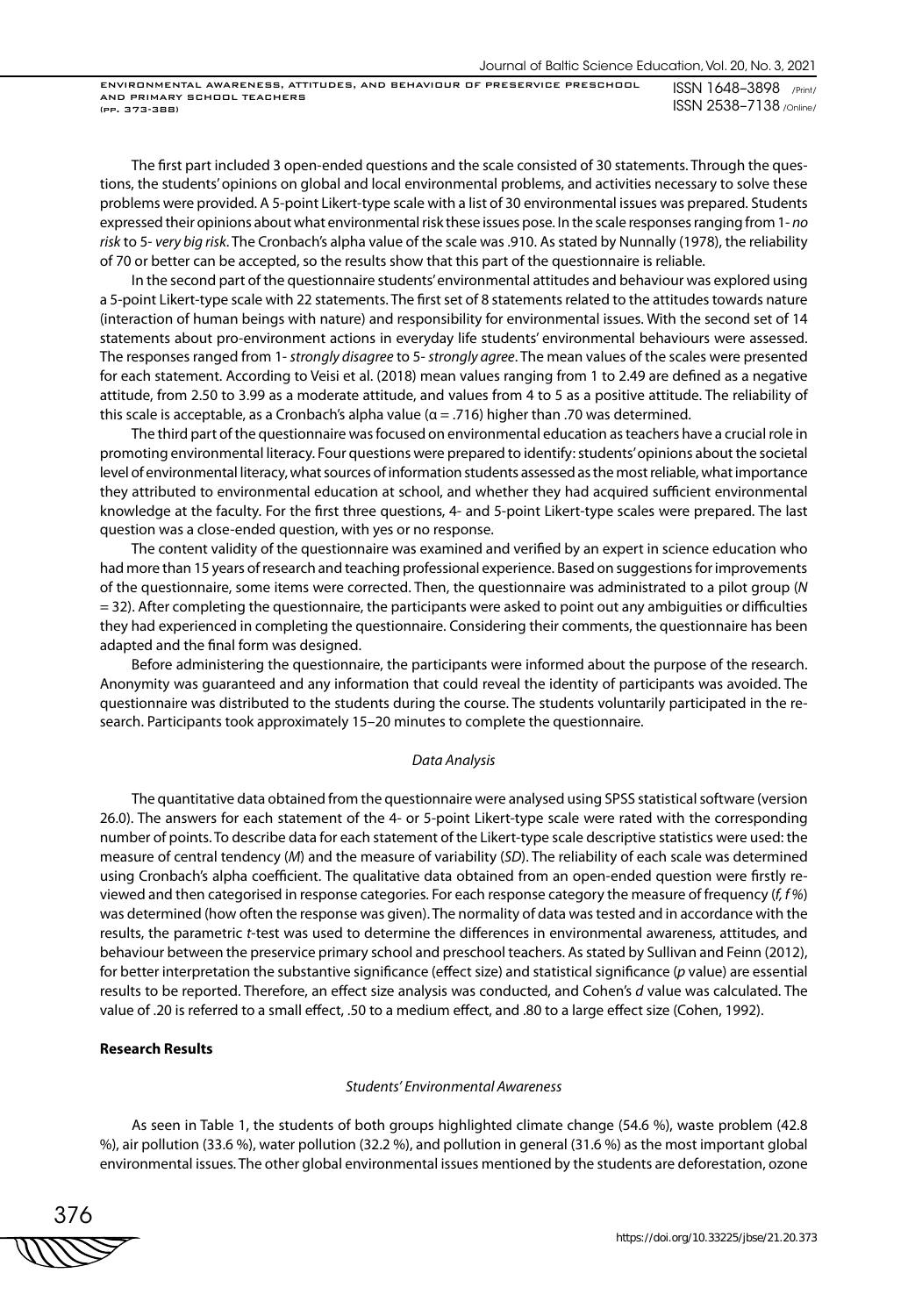layer depletion, biodiversity loss due to habitat destruction, traffic, excessive use of non-renewable resources, a lack of drinking water, ice melting, acid rain, soil pollution, intensive agriculture, population growth and urbanisation. Some students are convinced that oil spills, invasive species, GMOs, natural disasters, light and noise pollution are important environmental issues in the world. On a local scale, students thought that in Slovenia the most important environmental issues were the waste problem (27.0 %), pollution in general (26.3 %), climate change (19.1 %), air (13.8 %) and water pollution (9.9 %). No statistical difference between groups was found.

#### **Table 1**

*Students' List of the Most Important Global and Local Environmental Issue (N = 152)*

|                                           |                  | Global scale | Local scale      |                |  |
|-------------------------------------------|------------------|--------------|------------------|----------------|--|
| Environmental issue                       | $\boldsymbol{f}$ | $f\%$        | $\boldsymbol{f}$ | $f\%$          |  |
| Climate change                            | 83               | 54.61        | 29               | 19.08          |  |
| Waste problem                             | 65               | 42.76        | 41               | 26.97          |  |
| Air pollution                             | 51               | 33.55        | 21               | 13.82          |  |
| Water pollution                           | 49               | 32.23        | 15               | 9.87           |  |
| Pollution in general                      | 48               | 31.58        | 40               | 26.32          |  |
| Deforestation                             | 32               | 21.05        | $\mathbf{1}$     | .66            |  |
| Ozone layer depletion                     | 24               | 15.79        |                  |                |  |
| Biodiversity loss and habitat destruction | 16               | 10.53        |                  |                |  |
| Traffic                                   | 15               | 9.87         | 4                | 2.63           |  |
| Excessive use of non-renewable resources  | 14               | 9.21         | 4                | 2.63           |  |
| Lack of drinking water                    | 13               | 8.55         | 1                | .66            |  |
| Ice melting                               | 12               | 7.89         |                  | $\blacksquare$ |  |
| Plastics                                  | 10               | 6.58         | $\overline{2}$   | 1.32           |  |
| Acid rain                                 | 9                | 5.92         | $\overline{2}$   | 1.32           |  |
| Soil pollution                            | 6                | 3.95         |                  |                |  |
| Intensive agriculture                     | 5                | 3.29         | $\overline{2}$   | 1.32           |  |
| Population growth and urbanization        | 5                | 3.29         |                  | $\sim$         |  |

The students assessed the environmental risk of 30 selected environmental problems. The results are presented in Table 2, separately for students of the Preschool teaching programme and students of the Primary school teaching programme. The preservice preschool teachers rated the following human activities as the top five riskiest for the environment: activities leading to water scarcity and degradation of water quality, emissions of freons and halons which cause ozone layer depletion, hazardous waste, traffic, and plastic pollution. According to preservice primary school teachers, the human activities leading to water scarcity and degradation of water quality, global warming, plastic pollution, ozone layer depletion, and deforestation represent the most important environmental risks.

Preservice preschool teachers perceived the following environmental risks as the least threatening: overgrazing, sport fishing and hunting, spreading the invasive species, pollution with nanoparticles, and human population growth, while preservice primary school teachers chose overgrazing, sport fishing and hunting, damming rivers, nanoparticle pollution, and activities contributing to erosion and soil degradation.

There was no statistical difference in the opinions about environmental risks between preservice preschool and primary school teachers, except in their opinions about traffic (*t* = -2.945, *p* = .004), indoor air pollution (*t* = -2.479, *p* = .014), and damming rivers (*t* = -2.596, *p* = .011), where statistical differences were found. Although statistically

$$
\stackrel{377}{\textstyle \sim 377}
$$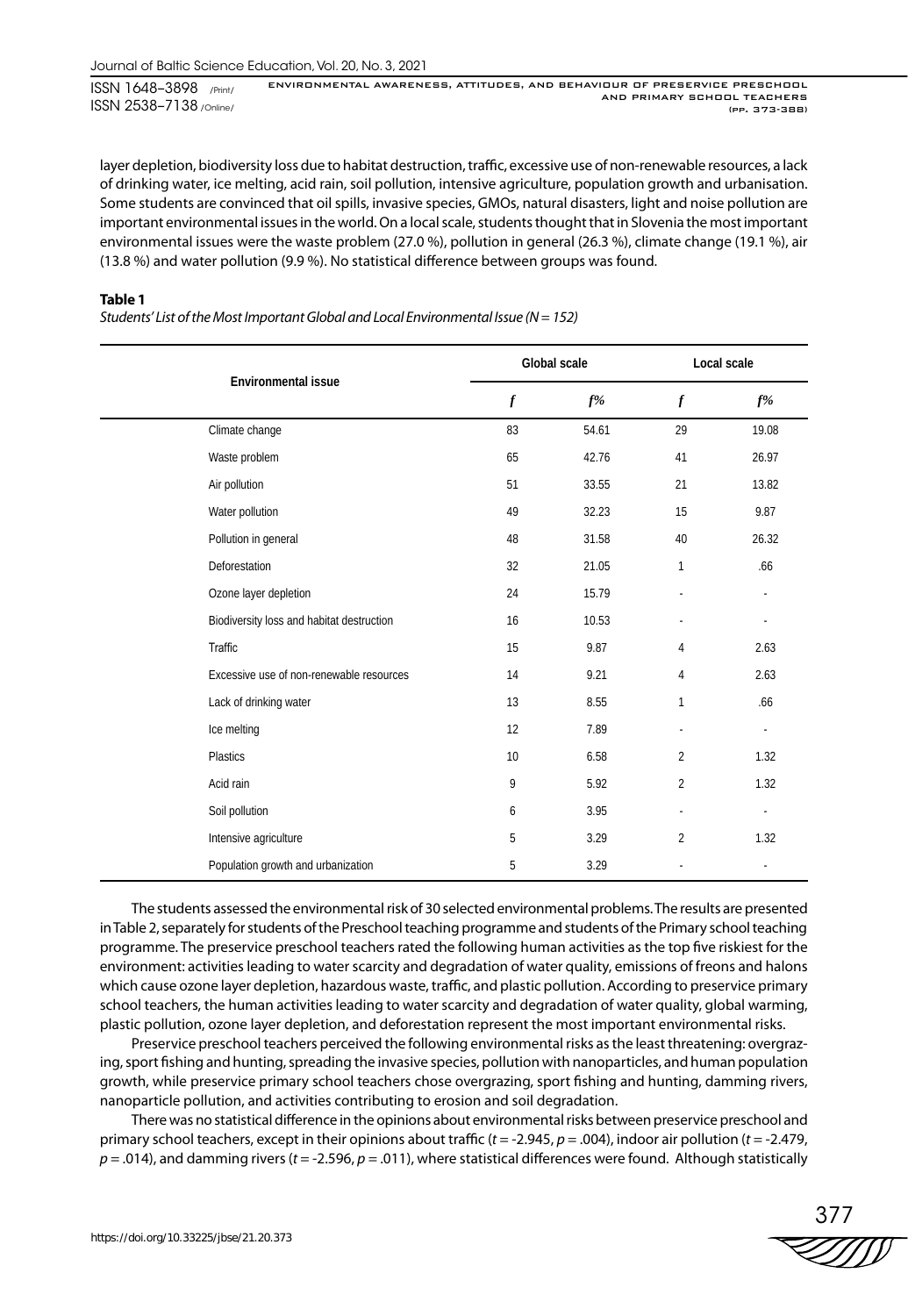significant differences in the mentioned three risks were found, it can be deduced from the Cohen's *d* value that the effect size is medium (traffic: *d* = .506) or small (indoor air pollution: *d* = .398; damming rivers: *d* = .435).

#### **Table 2**

*Preservice Teachers' Perception of Environmental Risks Caused by Human Activity (1- no risk, 5- very big risk)*

| Environmental risk                      | Preschool<br>$(N = 62)$ |       |      | <b>Primary School</b><br>$(N = 90)$ | t-test   |      | Cohen's (d) |
|-----------------------------------------|-------------------------|-------|------|-------------------------------------|----------|------|-------------|
|                                         | М                       | SD    | М    | SD                                  | t        | р    |             |
| Water overuse and pollution             | 4.65                    | .630  | 4.58 | .719                                | $-0.612$ | .542 | .104        |
| Emission of greenhouse gasses           | 4.37                    | .814  | 4.50 | .691                                | 1.020    | .310 | .172        |
| Emission of freons and halons           | 4.52                    | .620  | 4.36 | .798                                | $-1.393$ | .166 | .224        |
| Plastic pollution                       | 4.40                    | .839  | 4.40 | .776                                | $-0.024$ | .981 | .000        |
| Hazardous waste                         | 4.45                    | .717  | 4.32 | .668                                | $-1.139$ | .256 | .188        |
| Deforestation                           | 4.24                    | .824  | 4.33 | .764                                | .702     | .484 | .113        |
| Heavy metal pollution                   | 4.27                    | .793  | 4.26 | .829                                | $-139$   | .890 | .012        |
| Persistent organic pollutants           | 4.31                    | .801  | 4.17 | .838                                | $-1.029$ | .305 | .171        |
| Traffic                                 | 4.44                    | .716  | 4.04 | .860                                | $-2.945$ | .004 | .506        |
| Destruction of habitats                 | 4.18                    | .758  | 4.18 | .728                                | .003     | .998 | .000        |
| Depletion of natural resources          | 4.06                    | .885  | 4.23 | .835                                | 1.195    | .234 | .198        |
| Activities causing biodiversity loss    | 4.00                    | .768  | 4.13 | .837                                | 1.013    | .313 | .162        |
| Inadequate disposal of medicinal waste  | 4.23                    | .913  | 3.94 | .826                                | $-1.941$ | .055 | .333        |
| Use of plant protection products        | 4.13                    | .914  | 3.97 | .741                                | $-1.160$ | .248 | .192        |
| Untreated waste water                   | 3.81                    | .920  | 3.89 | .929                                | .540     | .590 | .087        |
| Emission of sulphur and nitrogen oxides | 3.81                    | .743  | 3.79 | .786                                | $-138$   | .890 | .026        |
| Overfishing                             | 3.66                    | .940  | 3.80 | .950                                | .888     | .376 | .148        |
| Indoor air pollution                    | 3.98                    | .967  | 3.57 | 1.092                               | $-2.479$ | .014 | .398        |
| Human population growth                 | 3.56                    | 1.050 | 3.80 | 1.051                               | 1.358    | .177 | .133        |
| Activities causing eutrophication       | 3.68                    | .845  | 3.70 | .785                                | .167     | .868 | .025        |
| Wetland destruction                     | 3.77                    | .931  | 3.61 | .920                                | $-1.069$ | .287 | .173        |
| Light and noise pollution               | 3.76                    | .953  | 3.62 | 1.023                               | $-0.838$ | .403 | .142        |
| Oil drilling                            | 3.82                    | .859  | 3.53 | .914                                | $-1.964$ | .051 | .327        |
| GMOs                                    | 3.66                    | .809  | 3.52 | 1.073                               | $-.910$  | .364 | .147        |
| Activities contributing to erosion      | 3.65                    | .770  | 3.47 | .902                                | $-1.308$ | .193 | .215        |
| Invasive species                        | 3.31                    | 1.018 | 3.63 | 1.022                               | 1.942    | .054 | .314        |
| Nanoparticles                           | 3.52                    | .763  | 3.43 | .887                                | $-615$   | .540 | .109        |
| Damming rivers                          | 3.66                    | 1.039 | 3.23 | .937                                | $-2.596$ | .011 | .435        |
| Sport fishing and hunting               | 3.00                    | .975  | 2.96 | 1.101                               | $-256$   | .798 | .038        |
| Overgrazing                             | 2.76                    | 1.066 | 2.80 | .985                                | .249     | .803 | .039        |

$$
\begin{array}{c}\n 378 \\
\hline\n \text{WW} \\
\end{array}
$$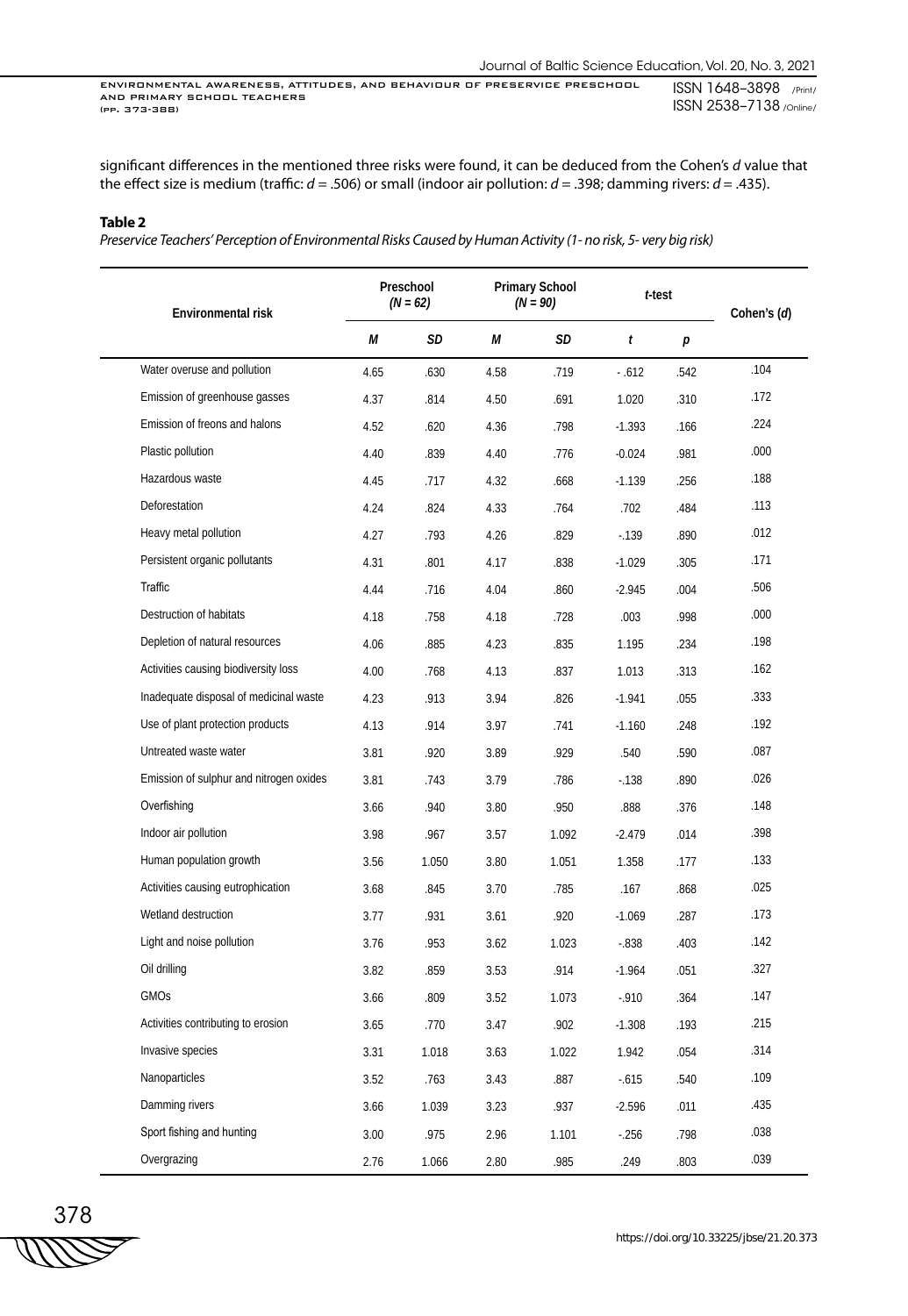The third question of the questionnaire focused on the activities that students believed were important for solving environmental problems. According to the students from both groups (Table 3), the most important activities were proper waste treatment (40.8 %), environmental education (38.2 %), using public transport or riding a bike (24.3 %), and organising environmental protection activities (23.0 %). They also pointed out the need for adequate environmental policy and legislation (8.6 %), a reduction in the use of fossil fuels (8.6 %), reducing the amount of plastic (6.6 %), water-saving (6.6 %), lifestyle changes to preserve the environment (6.6 %), reducing the emissions of greenhouse gasses (5.9 %), and energy-saving (5.3 %). No statistical difference between groups was found.

#### **Table 3**

*Preservice Teachers' Suggestions for Activities to Solve Environmental Problems (N = 152)*

| <b>Activities</b>                                                      | $\boldsymbol{f}$ | $f\%$ |
|------------------------------------------------------------------------|------------------|-------|
| Waste management (reduction, sorting, recycling, wastewater treatment) | 62               | 40.79 |
| Learning about environmental issues                                    | 58               | 38.16 |
| Use of public transport or riding a bike                               | 37               | 24.34 |
| Organising activities for environmental protection                     | 35               | 23.03 |
| Adequate environmental policy and legislation                          | 13               | 8.55  |
| Use of renewable sources/reduction of fossil fuel                      | 13               | 8.55  |
| Less packaging, less plastic                                           | 10               | 6.58  |
| Water-saving                                                           | 10               | 6.58  |
| Lifestyle changes to preserve the environment                          | 10               | 6.58  |
| Reduction of greenhouse gas emissions                                  | 9                | 5.92  |
| Energy-saving                                                          | 8                | 5.26  |

### *Students' Environmental Attitudes and Behaviour*

As seen in Table 4, students showed a positive environmental attitude (mean values from 4 to 5), except for the last statements about the role of science and technology in solving environmental problems. There were no significant differences in the attitudes towards nature and environmental responsibility between students of both programmes. Mean values indicated that with most of the statements the preservice preschool teachers expressed greater agreement than the preservice primary school teacher (Table 4).

With the second set of statements about pro-environment actions in everyday life students' environmental behaviours were assessed. A higher mean value represented more sensitivity to the environment. Results indicated that students expressed the highest agreement with the statements about supporting the use of renewable energy sources, reducing waste volume and recycling waste (Table 4). Students from both groups expressed the lowest agreement with the statement about reading articles related to environmental issues and active participation in environmental protection activities. There were no significant differences between groups, except with the statement "*I have paid attention to my consumption habits in order to contribute to environmental protection.*" (*t* = -2.878, *p* = .005), but the effect size was slightly under the limit value which determines the medium effect size (*d* = .475).

$$
\stackrel{379}{\text{2000}}
$$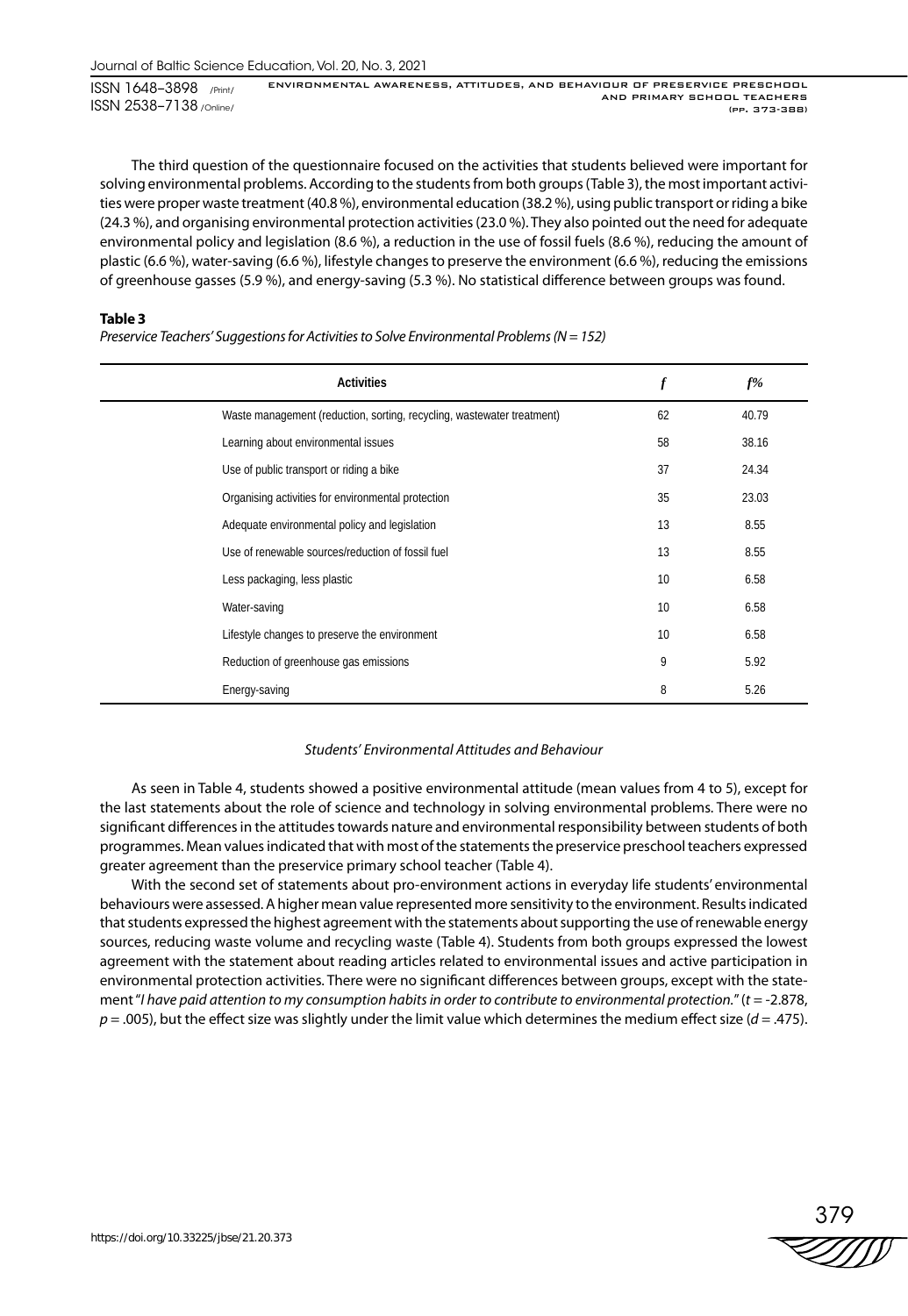## **Table 4**

*Preservice Teachers' Environmental Attitudes and Behaviours (1- strongly disagree; 5- strongly agree)*

| <b>Environmental attitudes and behaviours</b>                                                                                            | Preschool<br>$(N = 62)$ |       | <b>Primary School</b><br>$(N = 90)$ |       | t-test   |      | Cohen's (d) |  |
|------------------------------------------------------------------------------------------------------------------------------------------|-------------------------|-------|-------------------------------------|-------|----------|------|-------------|--|
|                                                                                                                                          | М                       | SD    | М                                   | SD    | t        | р    |             |  |
| I like being in nature because I relax.                                                                                                  | 4.73                    | .577  | 4.67                                | .540  | $-637$   | .525 | .107        |  |
| Protecting nature is important to me.                                                                                                    | 4.61                    | .583  | 4.46                                | .737  | $-1.467$ | .145 | .226        |  |
| Nature must be preserved primarily due to plants, animals,<br>bacteria, viruses and fungi, and not just for the well-being of<br>people. | 4.53                    | .783  | 4.48                                | .796  | $-417$   | .677 | .063        |  |
| I believe that environmental problems will only intensify.                                                                               | 4.42                    | .615  | 4.32                                | .776  | $-0.858$ | .392 | .143        |  |
| Industry should be required to use recycled material,<br>although it may cost more than production from new raw<br>materials.            | 4.27                    | .793  | 4.37                                | .771  | .718     | .474 | .128        |  |
| As an individual, I can greatly contribute to the preservation<br>of the environment.                                                    | 4.16                    | .872  | 4.11                                | .917  | $-0.338$ | .736 | .056        |  |
| I think people in developed societies should adopt a more<br>conservative way of life to solve environmental problems.                   | 4.03                    | .905  | 3.92                                | .824  | $-764$   | .446 | .127        |  |
| The development of science and technology will eliminate<br>environmental problems.                                                      | 2.16                    | .853  | 2.31                                | .816  | 1.092    | .277 | .180        |  |
| I support the use of renewable energy sources.                                                                                           | 4.71                    | .584  | 4.68                                | .650  | $-316$   | .753 | .049        |  |
| Before I discard packaging, I reduce its volume.                                                                                         | 4.60                    | .735  | 4.54                                | .823  | $-411$   | .682 | .077        |  |
| I regularly recycle waste.                                                                                                               | 4.39                    | .797  | 4.19                                | .982  | $-1.370$ | .173 | .224        |  |
| When I go to the store, I take a shopping bag with me.                                                                                   | 4.26                    | 1.007 | 4.21                                | .954  | $-292$   | .771 | .051        |  |
| I switch off electrical appliances if I am not using them.                                                                               | 4.05                    | 1.078 | 3.88                                | 1.216 | $-910$   | .365 | .148        |  |
| In the winter I'm careful not to heat my home more than<br>necessary.                                                                    | 3.82                    | .933  | 3.98                                | 1.101 | .936     | .351 | .157        |  |
| I have paid attention to my consumption habits to contribute<br>to environmental protection.                                             | 3.74                    | .808  | 3.34                                | .876  | $-2.878$ | .005 | .475        |  |
| I give preference to biodegradable products from non-<br>degradable.                                                                     | 3.65                    | 1.057 | 3.37                                | .977  | $-1.646$ | .102 | .275        |  |
| I give preference to recyclable products from non-recyclable.                                                                            | 3.65                    | 1.026 | 3.32                                | .958  | $-1.959$ | .052 | .332        |  |
| If possible, I choose a bike ride or public transport instead of<br>driving a car.                                                       | 3.53                    | 1.036 | 3.30                                | 1.434 | $-1.159$ | .248 | .184        |  |
| I always warn people if they are doing damage to the<br>environment.                                                                     | 3.39                    | .981  | 3.46                                | .926  | .437     | .663 | .073        |  |
| I'm willing to pay more for environmentally friendly products.                                                                           | 3.39                    | 1.014 | 3.24                                | .998  | $-.861$  | .391 | .149        |  |
| I actively participate in environmental protection activities.                                                                           | 3.13                    | 1.109 | 2.98                                | 1.060 | $-842$   | .402 | .138        |  |
| I read articles related to environmental issues.                                                                                         | 2.50                    | .919  | 2.43                                | 1.006 | $-423$   | .673 | .073        |  |

380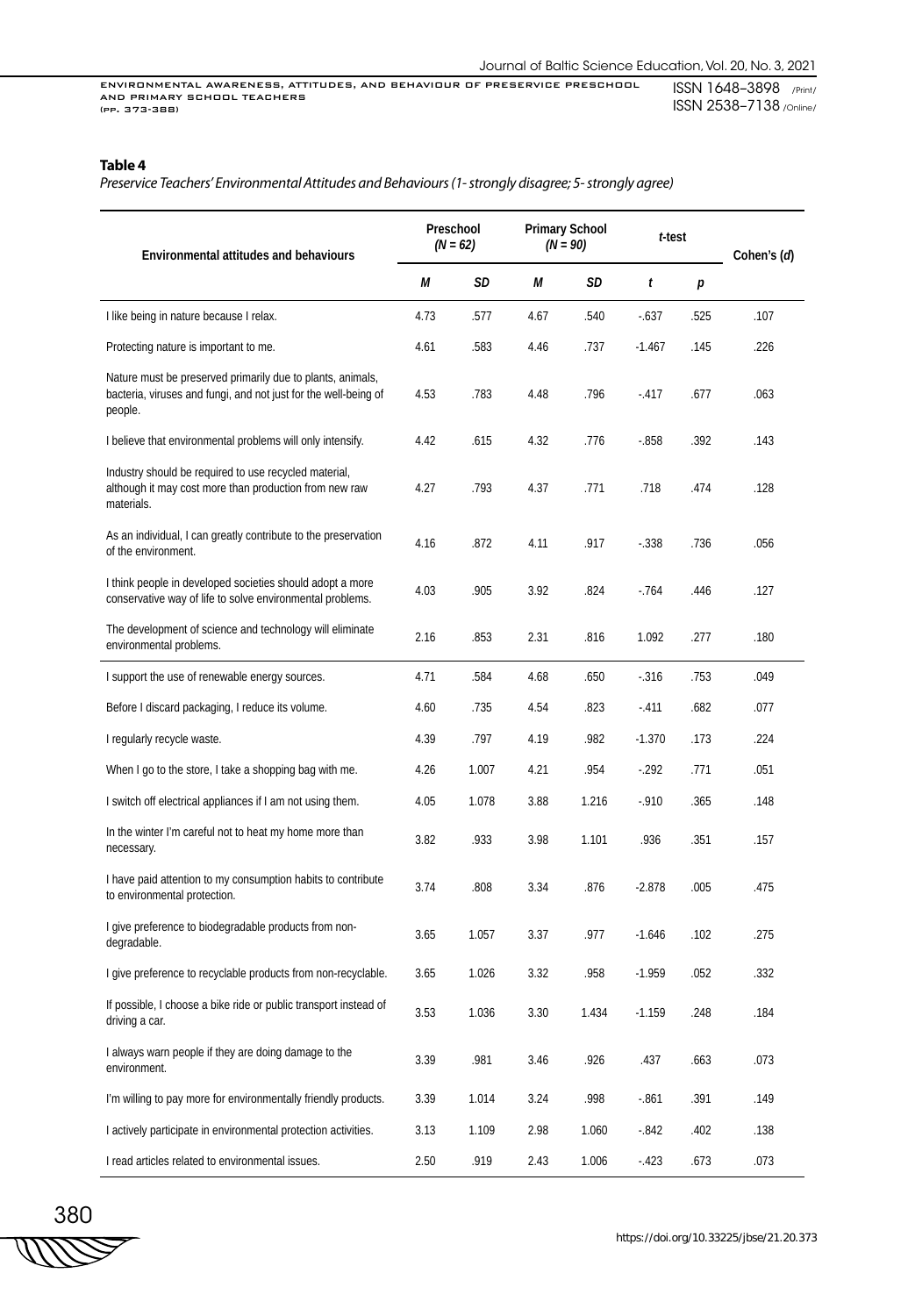#### *Students' Opinions about Environmental Education*

The third part of the questionnaire was dedicated to the collection of students' opinions about environmental education. The first question aimed to find out what sources of information about environmental issues students assessed as the most reliable. The students expressed their opinion about each selected source with responses ranging from 1- *the least reliable* to 5- *the most reliable.* In Table 5 the mean value and standard deviations for each source are presented. Results showed that preservice primary school teachers thought that the education system was the most reliable source of information (*M* = 4.46), while family (*M* = 3.09) and friends (*M* = 2.72) were the least reliable sources. The preservice preschool teachers considered books to be the most reliable information source (*M* = 4.35) and friends as the least reliable source (*M* = 2.90). According to the results of the *t*-test, it was determined that there was a statistically significant difference between the two study programmes with regard to students' opinions about the education system as the most reliable sources  $(t = 1.993, p = .049)$ . The Cohen's *d* value indicated a small effect size (*d* = .344).

#### **Table 5**

*Preservice Teachers' Opinions on the Reliability of Information Sources about Environmental Issues (1- the least reliable, 5- the most reliable)*

| Information sources     |      | Preschool<br>$(N = 62)$ |      | <b>Primary School</b><br>$(N = 90)$ | t-test   |      | Cohen's (d) |
|-------------------------|------|-------------------------|------|-------------------------------------|----------|------|-------------|
|                         | М    | <b>SD</b>               | М    | SD                                  | t        | p    |             |
| Education system        | 4.21 | .832                    | 4.46 | .603                                | 1.993    | .049 | .344        |
| <b>Books</b>            | 4.35 | .851                    | 4.26 | .815                                | $-719$   | .473 | .108        |
| State institution       | 3.92 | .874                    | 3.90 | 1.006                               | $-123$   | .902 | .021        |
| Local institution       | 3.90 | .783                    | 3.76 | .952                                | $-1.045$ | .298 | .161        |
| Voluntary organisations | 3.82 | .915                    | 3.81 | 1.253                               | $-062$   | .951 | .009        |
| Radio, TV               | 3.40 | .914                    | 3.40 | .922                                | $-0.021$ | .983 | .000        |
| Magazines, journals     | 3.31 | .951                    | 3.37 | .893                                | .398     | .691 | .065        |
| Internet                | 3.21 | .994                    | 3.11 | .988                                | $-602$   | .548 | .101        |
| Family                  | 3.21 | .926                    | 3.09 | 1.013                               | $-.748$  | .456 | .124        |
| Friends                 | 2.90 | .953                    | 2.72 | .972                                | $-1.137$ | .257 | .187        |

In the next question, students were asked to express their opinions on the environmental literacy of various generations (primary school students, faculty students, their parents, their grandparents). As seen in Table 6, students estimated themselves as having the highest level of environmental literacy, while their grandparents had the lowest. There was no statistical difference in students' opinions between groups and Cohen's *d* values showed a small effect size.

381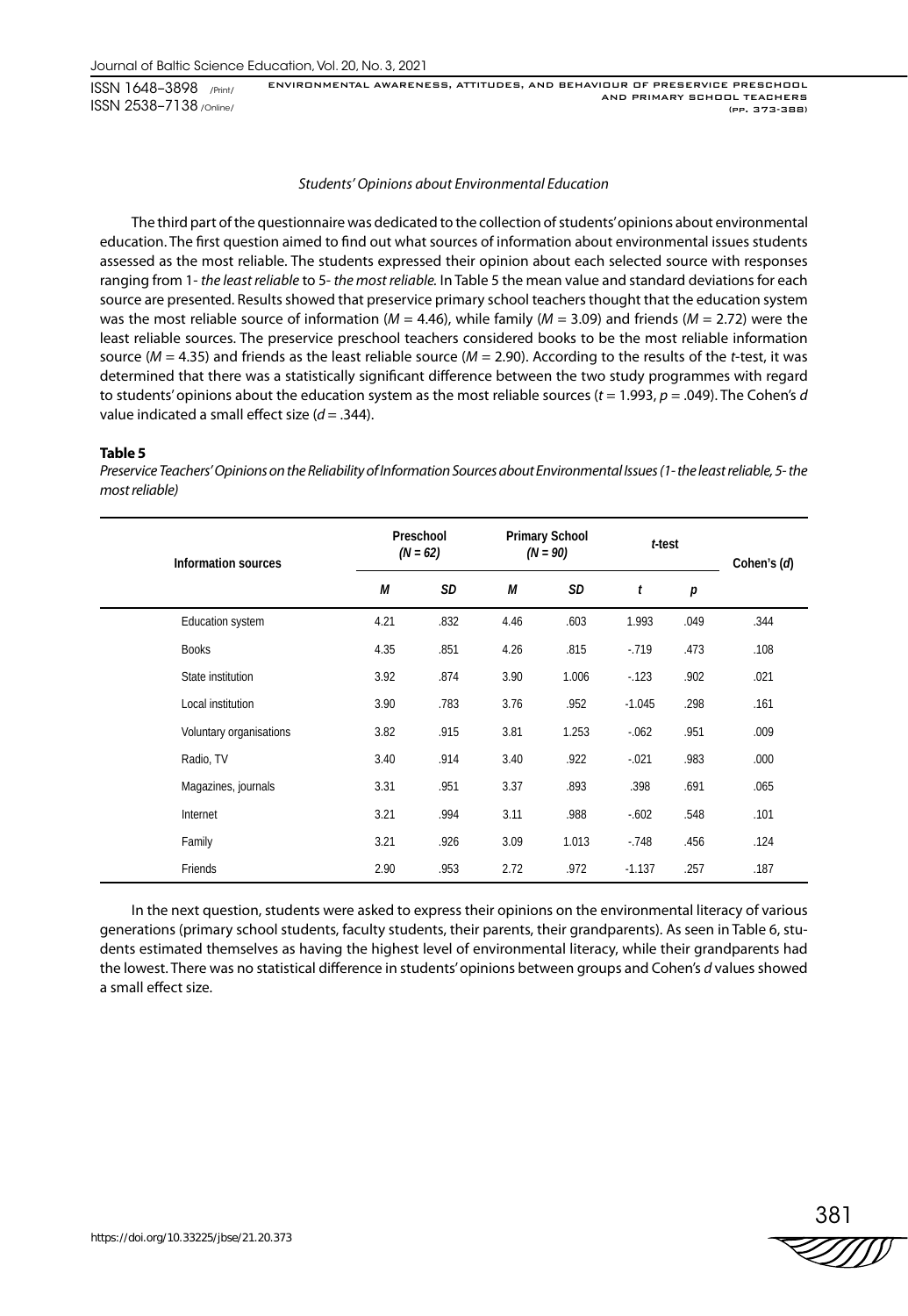#### **Table 6**

*Preservice Teachers' Opinions on Environmental Literacy (EL) in our society (1- low, 4- very high)*

| EL of different generations   |      | Preschool<br>$(N = 62)$ |      | <b>Primary School</b><br>$(N = 90)$ | t-test  |      | Cohen's (d) |
|-------------------------------|------|-------------------------|------|-------------------------------------|---------|------|-------------|
|                               | М    | <b>SD</b>               | М    | SD                                  | t       | р    |             |
| EL student's self-assessment  | 3.02 | .496                    | 3.06 | .568                                | $-736$  | .463 | .075        |
| EL of faculty students        | 3.00 | .512                    | 2.94 | .548                                | .761    | .448 | .113        |
| EL of parents                 | 2.85 | .596                    | 2.89 | .771                                | $-.307$ | .760 | .058        |
| EL of primary school students | 2.74 | .676                    | 2.60 | .667                                | 1.282   | .202 | .208        |
| EL of grandparents            | 2.66 | .767                    | 2.44 | .937                                | 1.563   | .120 | .257        |

The next question on the questionnaire was focused on environmental education in school. Students' opinions on three statements regarding the importance of environmental education are presented in Table 7. Students of both groups expressed the highest agreement with the statement about the importance of environmental education in the preschool period. There was no statistical difference between groups and Cohen's *d* values showed a small effect size (*d* = .219). They also expressed a high level of agreement with the other two statements about the positive effect of environmental education on a respectful attitude to nature and knowledge about environmental issues, but there was no difference between groups.

#### **Table 7**

*Preservice Teachers' Opinions on Environmental Education (1- strongly disagree, 5- strongly agree)*

| Statement about environmental education                                                                                      |      | Preschool<br>$(N = 62)$ |      | <b>Primary School</b><br>$(N = 90)$ | t-test |      | Cohen's (d) |
|------------------------------------------------------------------------------------------------------------------------------|------|-------------------------|------|-------------------------------------|--------|------|-------------|
|                                                                                                                              | М    | SD                      | М    | <b>SD</b>                           |        | р    |             |
| Environmental education is important already in the<br>pre-school period and then during schooling it has to<br>be upgraded. | 4.60 | .778                    | 4.74 | .464                                | 1.340  | .184 | .219        |
| Environmental education contributes to becoming<br>more respectful of nature.                                                | 4.35 | .726                    | 4.34 | .737                                | $-086$ | .932 | .014        |
| Environmental education in school influences the<br>later understanding of environmental issues.                             | 4.26 | .767                    | 4.31 | .744                                | .427   | .670 | .066        |

The last question aimed to find out whether the students had acquired sufficient environmental knowledge. The majority of students from the primary school education programme (43.3 %) thought that they acquired enough knowledge, while the majority of the students from the preschool education programme (40.3 %) thought the opposite. Many students were unable to assess whether they had acquired sufficient environmental knowledge at school or not.

#### **Discussion**

For the participants in this research the most important environmental issues in the world were climate change, waste problems, air and water pollution (Table 1). That is in accordance with the results of the Ipsos global survey about the top global environmental issues in 2019 (Ipsos, 2019), which are the biggest challenges of the twenty-first century posing risks to the environment and human health. Air pollution and climate change were also identified as the world's biggest environmental problems by preservice teachers in the research done by Alagoz and Akman

382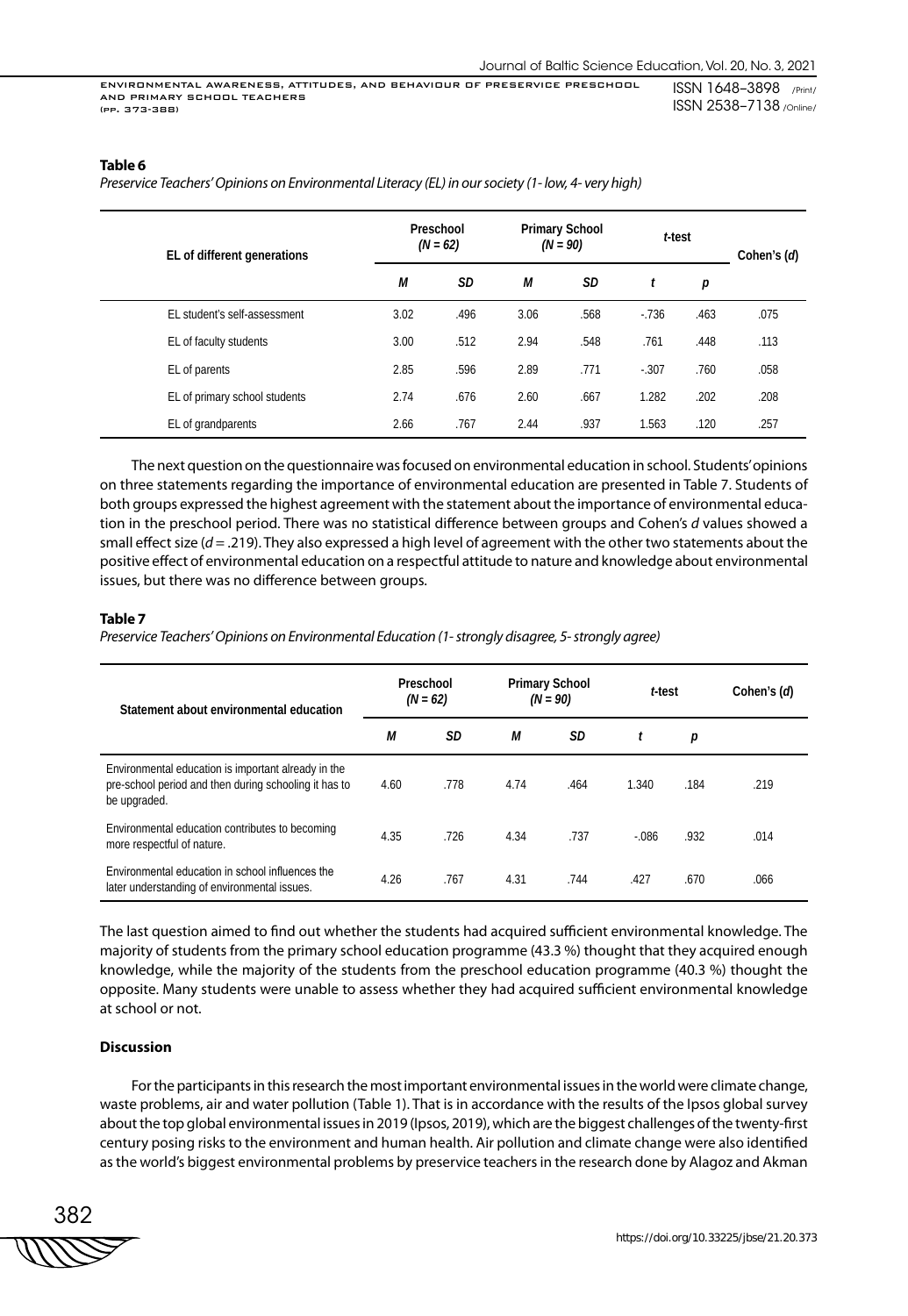(2016). As reported by Kukkonen et al. (2012), university students perceived climate change and a lack of clean water as the most serious environmental problems. The present research revealed that the majority of participants also indicated the waste problem as the major local environmental problem in the Republic of Slovenia (Table 1). This students' opinion was expected because recently special attention has been dedicated to the two national biggest hazardous waste management companies and to the waste management system which is predominantly decentralised and organised at the municipal level. This issue was also widely reported in newspapers and other mass media. Similar global and local environmental problems as mentioned above have been highlighted in several studies (Keinonen et al., 2016; Kukkonen et al., 2012; F. Sadik & S. Sadik, 2014), but listed in a different order of importance due to the characteristics of the specific country and education system where the research took place. The results also depend on the time (year) when the survey was conducted as the environmental topics change daily (Aydin, 2010) and of the mass media influence on environmental issue perceptions of all society, especially young people and children (Keinonen et al., 2016; Matyjas, 2015). The perception of environmental issues contributes to a better understanding and higher awareness of environmental hazards and the negative consequences of anthropogenic activities. Therefore, in this research students' risk perception (awareness of consequences) on 30 environmental problems were analysed. According to the students, the highest environmental risk was the overuse of water resources and water pollution. The results may reflect the fact that water pollution and the problem of water scarcity are important learning topics in many curricula of Slovenian primary and secondary schools leading to the high awareness of water issues. Moreover, they indicated global warming, emissions of freons and halons, hazardous waste, traffic, plastic pollution, and deforestation as very important environmental risks. Some risks such as overgrazing, sport fishing and hunting, nanoparticle pollutions were estimated as less important risks, likely due to a low level of knowledge about these risks. Therefore, environmental education must provide knowledge and awareness about current and especially lesser-known environmental issues. Despite the different curriculum no significant difference in the level of environmental risk perception (Table 2) between students of the Preschool teaching programme and students of the Primary school teaching programme was detected. However, some statistical difference between groups was observed in their opinions about traffic, indoor air pollution, and damming rivers. Durmuş-Özdemir and Şener (2016) found a significant positive relationship between the students' environmental education and their environmental risk perceptions. The importance of education in understanding various environmental risks and raising awareness on the environmental issue was also confirmed by several studies (Alagoz & Akman, 2016; Carmi & Alkaher, 2019; Ergin, 2019). Students need to be aware of environmental problems in order to understand and solve them (Metin et al., 2011). In accordance with the prevailing opinion of students on the most important global and local environmental issues, the majority stressed the importance of proper waste management as the most effective activity for the solution of environmental issues (Table 3). They also indicated the environmental education as an important way to overcome environmental problems, also confirmed by several previous studies (Alagoz & Akman, 2016; Türkoğlu, 2019). Environmental education significantly affects the prevention, control, and elimination of environmental risks (Hesami Arani et al., 2016). In the present research, many students viewed public transport as an activity which could mitigate environmental issues. This result has been expected since Slovenia has an extremely high share of private cars in passenger transport, which is the most unsustainable mode of transport (Kušar et al., 2014). In addition, students suggested other solutions to environmental problems such as environmental protection activities, adequate environmental policy and legislation, use of renewable sources, and reduction in fossil fuel usage, greenhouse gas emission, and plastic, conservation of water and electricity, and lifestyle changes.

In order to study the students' environmental attitudes and behaviours (the second part of the questionnaire), they were asked to indicate their views on selected statements using five-point Likert scales (Table 4). The statements which received the strongest agreement (in both groups) regarding environmental attitudes were "*I like being in nature because I relax.*" and "*Protecting nature is important to me.*", that is in accordance with the findings of Koc and Kuvac (2016). On the other hand, students from both groups expressed the lowest agreement with the statement about the development/progress of science and technology as the remedy to environmental problems (Table 4). A possible reason for this can be their own experience and online information regarding the negative impact of technology (such as non-ionising radiation, information security threats, technostress, etc.). Rapid progress in the science and technology has significantly improved the quality of our lives (improvement in healthcare, communication, energy supply …), although there is also some negative impact on our lives and surroundings. For example, technology contributes many solutions to environmental issues, but it also represents part of that problem (Proudfoot & Kelley, 2017). The contrasting roles of science and technology in environmental challenges

383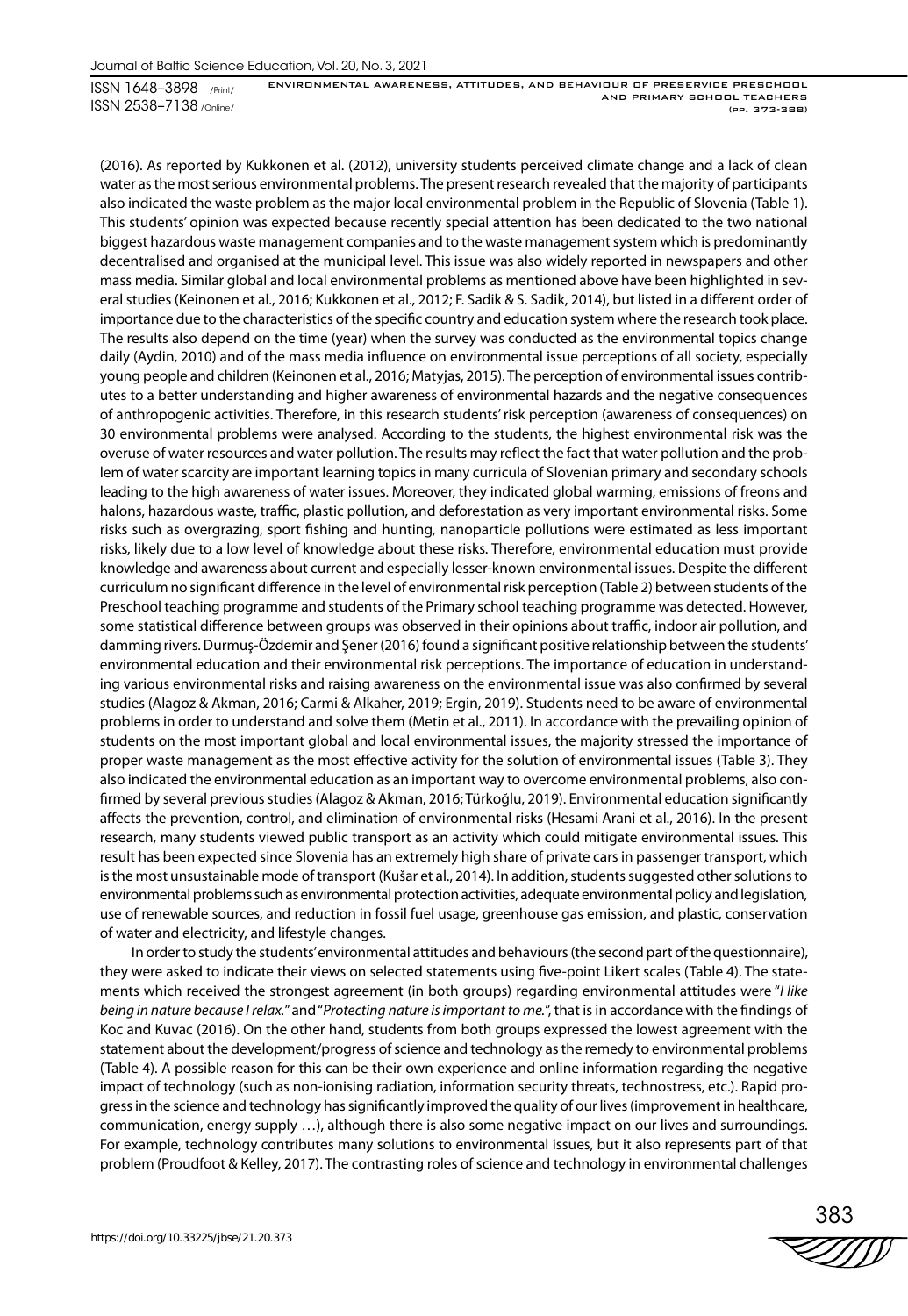have been widely discussed by Voulvoulis and Burgman (2019), who highlighted the importance of integrated, interdisciplinary and holistic solutions, and a better definition of environmental problems.

Students from both groups expressed the strongest support for the use of renewable energy sources because non-renewable energy releases greenhouse gasses and other pollutants into the atmosphere causing global warming and climate change which was perceived by the students as the most important global environmental issue (Table 1). Similarly, as in the case of students' estimation of the impact of human activity on the environment, there were no significant differences between the results of students from both groups, with the exception of the statement "*I have paid attention to my consumption habits to contribute to environmental protection.*" (*t* = -2.878, *p* = .005).

The research revealed that for the preservice primary school teachers, the most reliable sources of information about environmental issues were the education system, and books for preservice preschool teachers (Table 5). The statistically significant difference between groups is likely due to the different courses of Primary and Preschool teaching programmes. Keinonen et al. (2014) also found that students perceived school/education as the most reliable source of information concerning environmental issues. The present research also shows that local and state institutions and voluntary organisations are important factors that awaken environmental awareness for the majority of students. The latter indicates the important influence of the growing role of non-state actors on students' opinions on environmental status. For the participants of this research, the internet and TV were moderately reliable information sources, however, other studies (Kukkonen et al., 2012; F. Sadik & S. Sadik, 2014; Yurttaş & Sülün, 2010) have shown that internet and TV were considered the most important factors that awaken environmental awareness. Besides the important influence of school, institutions and media, children also acquire information about environmental issues from friends and family. Nevertheless, the development of behaviour and skills, awareness and sensitivity towards the environment begins with the attitude of parents (Halmatov & Ata, 2017), the participants assessed family and friends as the least reliable sources of information, likely due to the greater influence of other sources in the period of the early adulthood. This is in accordance with the research done by Keinonen et al. (2014).

As environmental literacy is assumed to be an important prerequisite for environmental protection and conservation, the students' views on the levels of environmental literacy in our society were collected. According to the findings, students rated themselves as the most environmentally literate individuals, while they assessed their grandparents at the lowest level (Table 6). This is mostly due to the different lifestyles and living conditions of previous generations. The economic conditions, education and information level, social status, location of residency, political ideology and the government's environmental regulation information, and environmental pollution as well, significantly contribute to public attention to the environment (Üstün & Celep, 2007).

The results of this research revealed that the majority of students were aware of the importance of environmental education in the preschool period (Table 7), but preservice primary school teachers indicated a higher level of importance than preservice preschool teachers. According to Buldur and Ömeroğlu (2018), childhood is a period of very intense development during which attitudes and awareness are formed and developed. The preschool period is crucial because in this period the attitudes of individuals towards the environment are created (Wilson, 1996). Students of both programmes strongly agreed that environmental education contributes to becoming more respectful of nature and also influences a later understanding of environmental issues and attitudes towards the environment in the later period.

Preservice primary school teachers thought that they had received sufficient environmental knowledge during schooling, while preservice preschool teachers believed that they were not informed enough about the environmental topic. The reason for this is most likely in the previously described difference in courses of both programmes.

This research has some limitations. First, the sample size was small *(N* = 152), because this research was carried out only in one university with an annual enrolment of 60 students at preschool teaching programme and 60 students at primary school teaching programme. Therefore, the results cannot be generalized. For future research, more students should be involved in the sample, not only from Slovenia but also from other countries. Second, this research compared only environmental awareness, attitudes, and behaviours of preservice teachers, but the environmental knowledge as an important component of environmental literacy was not assessed. In future work, it will be meaningful to examine the environmental knowledge of the preservice teachers. Finally, the participants may have completed the questionnaire superficially and did not devote sufficient time to a thorough reading and reflection on each statement or question.

Nevertheless, the findings should contribute to future research about the environmental literacy of preservice teachers. Additional research on environmental awareness, attitudes, and behaviours of preservice preschool and

384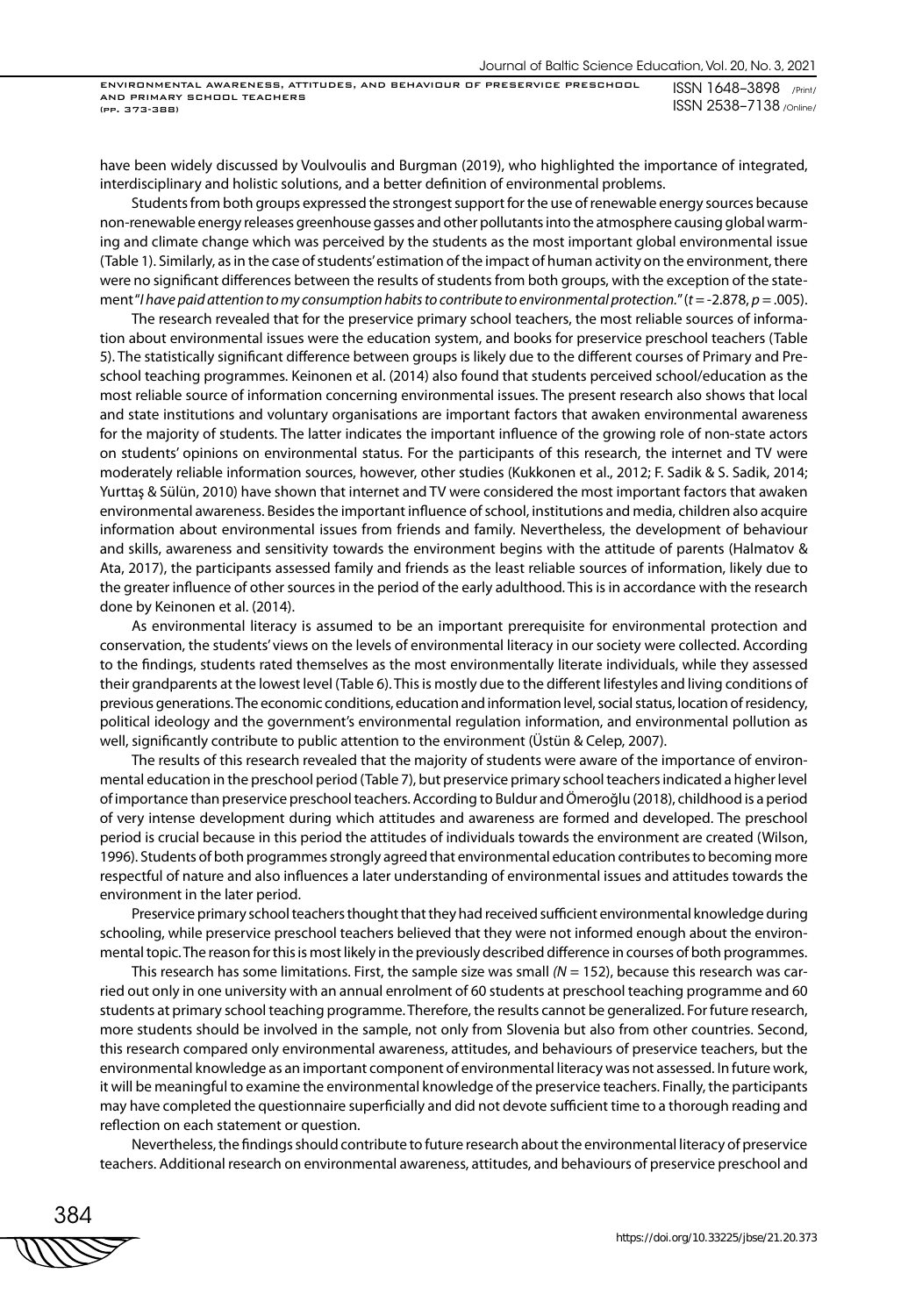primary school teachers including a comparison with the other countries, could help to design an effective course of environmental education for preservice teachers who are important predictors of environmental literacy of future generations. It is important to highlight the significance of monitoring the effectiveness and efficiency of environmental courses and realising continuous evaluation of them.

#### **Conclusions and Implications**

The present research gives insight into the preschool and primary school preservice teachers' environmental awareness, attitudes, and behaviours. Findings from the first part of the questionnaire showed that the students are mostly aware of the major global and local environmental problems. The highest perceived environmental risks were the overuse of water resources and water pollution. As the most effective activities to solve the environmental problems students highlighted waste management and environmental education, while energy-saving was on their opinion the least important.

Results indicate that students from both groups showed a positive attitude to the natural environment and a great concern for environmental protection. On the other hand, the majority of students specified the lowest level of agreement with the statement about the development/progress of science and technology as the remedy for environmental problems. So, there is a need to improve communication and explanation about the role of science and technology in our lives.

Analysis of results regarding environmental behaviour indicated that students from both groups expressed the strongest support for the use of renewable energy sources. The research revealed that the most reliable sources of information about environmental issues are the education system and books. In the case of the education system, a statistically significant difference between the groups was detected. Students found the internet and TV to be a moderately reliable source, while family and friends were the least reliable. The majority of students considered themselves more environmentally literate than their parents and grandparents. Students are aware of the importance of environmental education from an early age and its contribution to environmental awareness, behaviour, and attitudes of the citizens.

There were no important differences in the responses of students from both programs in general, which indicates that the course contents have a less significant influence on students' awareness, behaviour, and attitudes. This is probably because the course is based mostly on theoretical knowledge about environmental issues. In order to educate more environmentally qualified and conscious teachers, it is important to enrich and improve the environmental education teacher training course to provide teachers with the necessary knowledge, competencies, skills, tools, models, and examples of good teaching practices. It is essential to implement more innovative teaching methods and activities to increase students' interest, knowledge, and sensitivity towards environmental problems, such as (1) inquiry-based learning with hands-on activities to develop critical and creative thinking skills, (2) outdoor learning to foster sensitivity and respect for nature, (3) experiential learning, (4) project work focusing on local topics, (5) discussions about the current environmental problems, with an emphasis on expressing their opinions, personal ideas, and suggestions for solving these problems, (6) cross-curricular evaluation of environmental problems, (7) activities to engage students in environmentally responsible behaviour and healthy lifestyles, (8) involvement of scientists, experts, and local institutions in environmental learning. Besides that, the society needs to be aware that environmental problems are not country-specific, as many environmental problems extend across national borders. Currently, the Earth is facing several environmental issues that require the efforts of all countries of the world. International actions and agreements have already been very effective in reducing acid depositions and protecting the ozone layer. Similarly, some networks, such as Global Environmental Education Partnership (GEEP, 2021) and Foundation for Environmental Education (FEE, 2021), have been already designed to strengthen environmental education on a global scale. However, there is a necessity for more targeted international cooperation to achieve environmental education objectives. In this regard, a network of faculties of education and other educational institutions needs to be set up to support the preservice teacher's professional development by promoting their environmental literacy and training them for better environmental teaching.

The analysis of preservice teachers' environmental literacy represents an important basis for the improvement of the environmental education courses at the faculties of education. So, this research should be upgraded by cross-country analysis of the preservice teachers' environmental literacy, whereas there are variations in the educational system and environmental policies among countries.

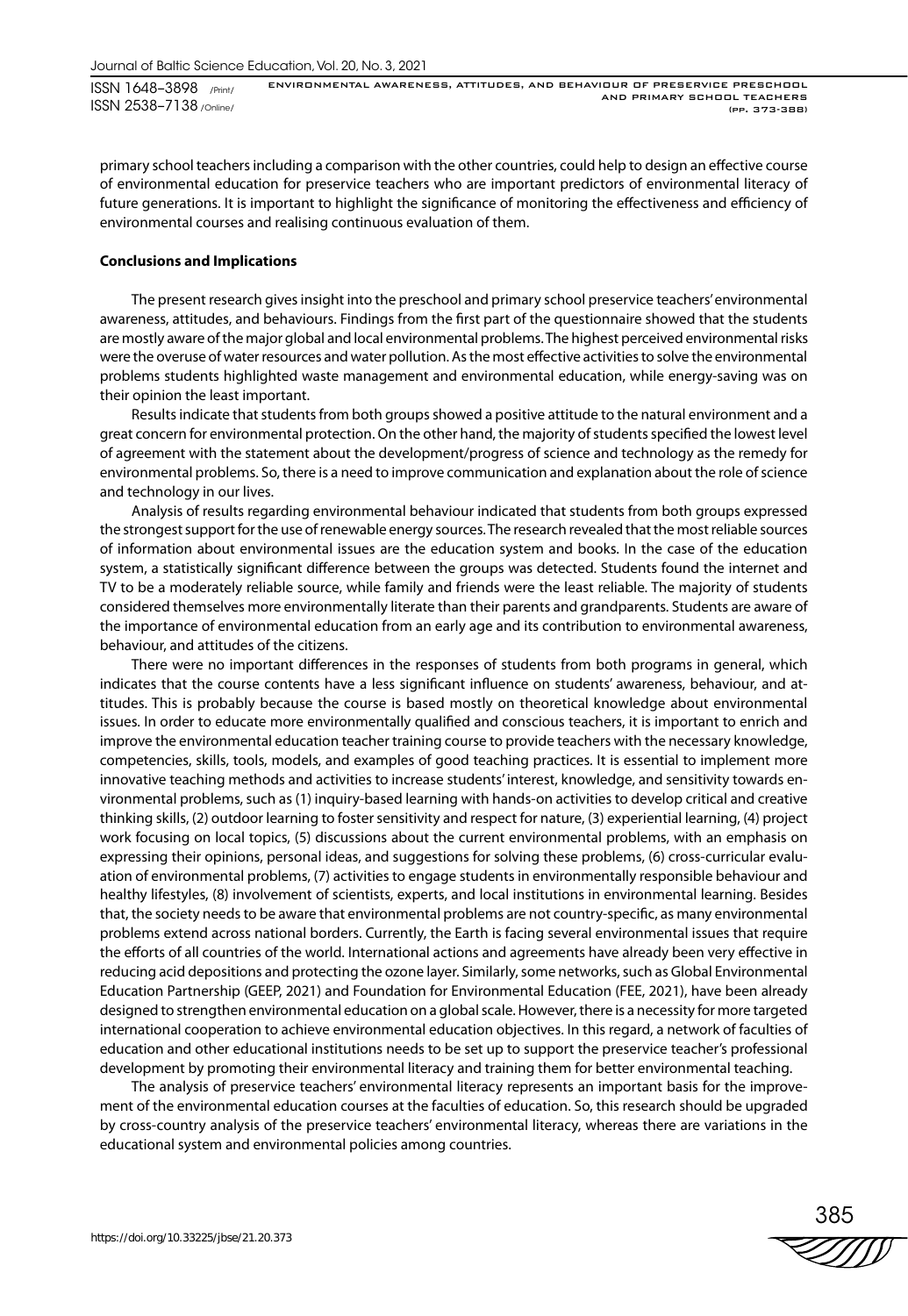#### **References**

Alagoz, B., & Akman, O. (2016). A study towards views of teacher candidates about national and global environmental problems. *International Journal of Research in Education and Science*, *2*(2), 483–493. https://www.ijres.net/index.php/ijres/article/view/125

- Alvarez-Garcia, O., Sureda-Negre, J., & Comas-Forgas, R. (2017). Assessing environmental competencies of primary education pre-service teachers in Spain. A comparative study between two universities. *International Journal of Sustainability in Higher Education, 19*(1), 15–31. https://doi.org/10.1108/IJSHE-12-2016-0227
- Aminrad, Z., Sayed Zakariya, S. Z. B., Samad Hadi, A., & Sakari, M. (2013). Relationship between awareness, knowledge, and attitudes towards environmental education among secondary school students in Malaysia. *Applied Sciences Journal, 22*(9), 1326–1333. https://www.semanticscholar.org/paper/Relationship-Between-Awareness%2C-Knowledge-and-Among-Binti-Zakariya/addab62e12c205b7a65eee4611577cc4bbfea7dc
- Ardoin, N. M., Bowers A. W., & Gaillard E. (2020). Environmental education outcomes for conservation: A systematic review. *Biological Conservation*, *241*, 108224. https://doi.org/10.1016/j.biocon.2019.108224
- Ashraf, M. A., Maah, M. J., & Yusoff, I. (2014). Soil contamination, risk assessment and remediation. In M. C. Hernandez-Soriano (Ed.), *Environmental risk assessment of soil contamination* (pp. 3−56). IntechOpen. http://dx.doi.org/10.5772/57287
- Aydin, F. (2010). Geography teacher candidates' views about environment problems and environment education (Gazi University Case). *International Online Journal of Educational Sciences, 2*(3), 818–839. https://iojes.net/?mod=makale\_tr\_ozet&makale\_id=41343
- Başal, H. A., Özen, R., & Kahraman, P. B. (2015). Preschool teacher candidates' sensitivities and attitudes towards environment. *International Online Journal of Educational Sciences, 7*(3), 27–37.
- Boca, G. D., & Saraçlı, S. (2019). Environmental education and student's perception, for sustainability. *Sustainability*, *11*(6), 1553. https://doi.org/10.3390/su11061553
- Buldur, A., & Ömeroğlu, E. (2018). An examination of the relationship between pre-school children's and their teachers' attitudes and awareness towards the environment. *Journal of Education and Learning, 7*(2), 221–229. http://www.ccsenet.org/journal/index.php/jel/article/view/72418
- Burke, T. A., Cascio, W. E., Costa, D. L., Deener, K., Fontaine, T. D., Fulk, F. A., Jackson, L. E., Munns, W. R., Orme-Zavaleta, J., Slimak, M. W., & Zartarian, V. G. (2017). Rethinking environmental protection: Meeting the challenges of a changing world. *Environmental Health Perspectives*, *125*(3), A43−A49. https://doi.org/10.1289/EHP1465
- Cachada, A., Rocha-Santos, T., & Duarte, A. C. (2018). Soil and pollution: An introduction to the main issues. In A. Cachada, T. Rocha-Santos, & A. C. Duarte (Eds.), *Soil pollution* (pp. 1−28). Elsevier Academic Press. https://doi.org/10.1016/B978-0-12-849873-6.00001-7
- Carmi, N., & Alkaher, I. (2019). Risk literacy and environmental education: Does exposure to academic environmental education make a difference in how students perceive ecological risks and evaluate their risk severity? *Sustainability*, *11*(22), 6350. https://doi.org/10.3390/su11226350
- Carta, M. G., Preti, A., & Akiskal, H. S. (2018). Coping with the new era: Noise and light pollution, hyperactivity and steroid hormones. towards an evolutionary view of bipolar disorders. *Clinical Practice & Epidemiology in Mental Health*, *14,* 33–36. http://dx.doi.org/10.2174/1745017901814010033
- Cohen, S., & Horm-Wingerd, D. (1993). Children and the environment: Ecological awareness among preschool children. *Environment and Behavior, 25*, 103–120. https://doi.org/10.1177/0013916593251005
- Cohen, J. (1992). A power primer. *Psychological Bulletin*, *112*(1), 155–159. https://doi.org/10.1037/0033-2909.112.1.155
- Durmuş-Özdemir, E., & Şener, S. (2016). The impact of higher education on environmental risk perceptions. *China-USA Business Review*, *15*(9), 459–471. https://doi.org/10.17265/1537-1514/2016.09.005
- Ercin, E. (2018). Overuse of water resources: Water stress and the implications for food and agriculture. In P. Ferranti, E. M. Berry, & J. R. Anderson (Eds.), *Encyclopaedia of Food Security and Sustainability* (pp. 206–211). Elsevier. https://doi.org/10.1016/B978-0-08-100596-5.21998-7
- Ergin, D. Y. (2019). Environmental awareness of teacher candidates. *World Journal of Education, 9*(1), 152–161. https://doi.org/10.5430/wje.v9n1p152
- FEE (2021, March 10). Foundation of environmental education. Positive change on a global scale. https://www.fee.global/
- Ferronato, N., & Torretta, V. (2019). Waste mismanagement in developing countries: A review of global issues. *International Journal of Environmental Research and Public Health, 16*(6), 1060. https://doi.org/10.3390/ijerph16061060
- GEEP (2021, March 10). Global environmental education partnership. A champion for environmental education around the world. https://thegeep.org/
- Goulgouti, A., Plakitsi, A., & Stylos, G. (2019). Environmental literacy: Evaluating knowledge, affect, and behavior of pre-service teachers in Greece. *Interdisciplinary Journal of Environmental and Science Education, 15*(1), e02202. https://doi.org/10.29333/ijese/6287
- Halmatov, M., & Ata, S. (2017). An assessment of the contribution of parents to environmental awareness for children in the preschool age of 5–6 years. *International Journal of Education, Science and Technology, 3*(2), 78–87. https://www.researchgate.net/publication/319903432
- Hesami Arani, M., Bagheri, S., & Ghaneian, M. T. (2016). The role of environmental education in increasing the awareness of primary school students and reducing environmental risks. *Journal of Environmental Health and Sustainable Development, 1*(1), 9–17. http://jehsd.ssu.ac.ir/article-1-22-fa.pdf
- IPSOS Report. (2019). *Earth Day 2019. How does the world perceive our changing environment?* IPSOS Global Advisor. https://www.ipsos.com/sites/default/files/ct/news/documents/2019-04/earth-day-2019-report-2019-04-19-v1.pdf
- IRP. (2019). *Global resources outlook 2019: Natural resources for the future we want.* United Nations environment programme. https://www.resourcepanel.org/reports/global-resources-outlook

386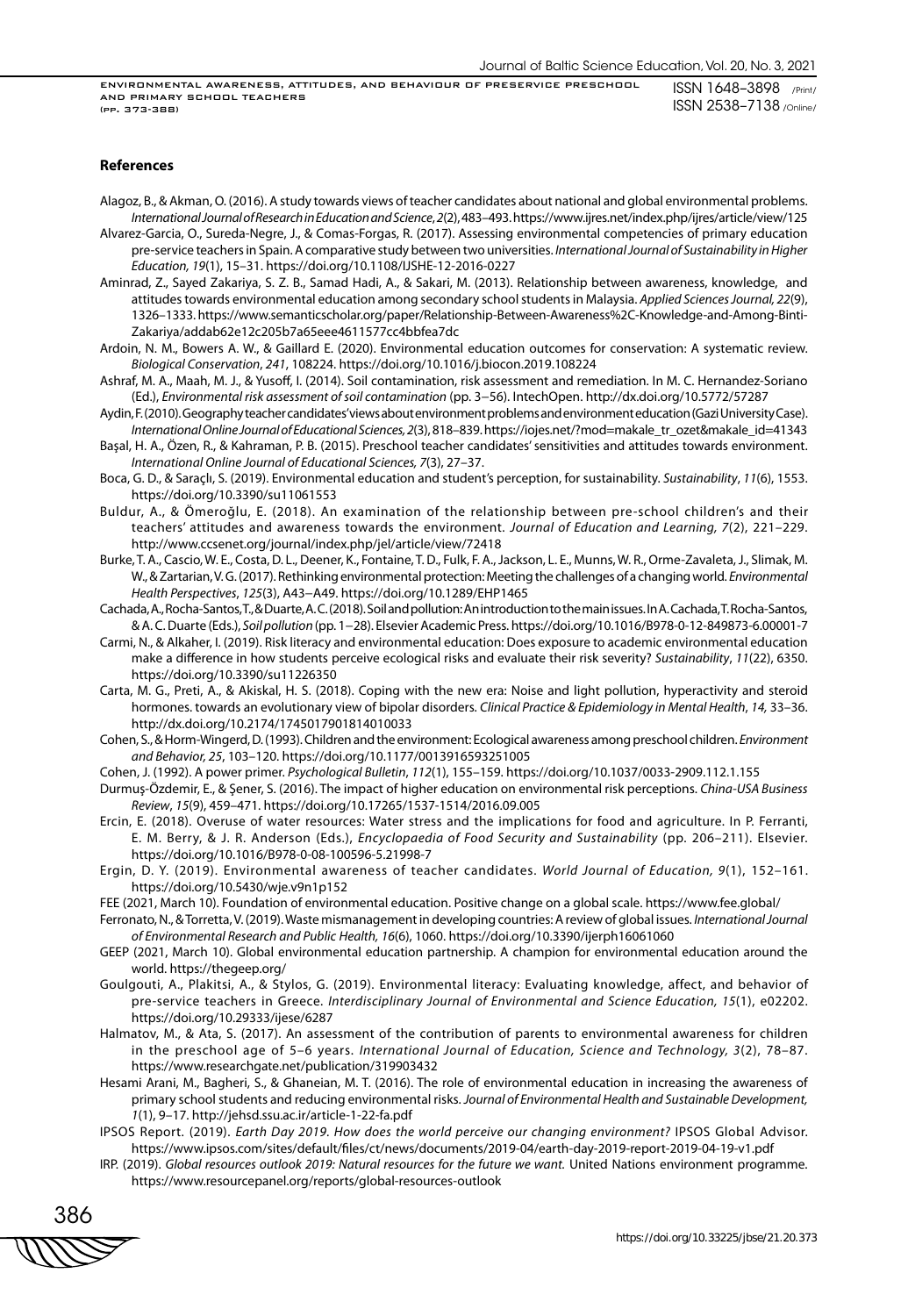Jenny, J. P., Koirala, S., Gregory-Eaves, I., Francus, P., Niemann, C., Ahrens, B., Brovkin, V., Baud, A., Ojala, A. E. K., Normandeau, A., Zolitschka, B., & Carvalhais, N. (2019). Human and climate global-scale imprint on sediment transfer during the Holocene. *Proceedings of the National Academy of Sciences*, *116*(46), 22972−22976*.* https://doi.org/10.1073/pnas.1908179116

- Kaya, V. H., & Elster, D. (2019). A critical consideration of environmental literacy: Concepts, contexts, and competencies. *Sustainability, 11*, 1581. https://doi.org/10.3390/su11061581
- Keinonen, T., Yli-Panula, E., Svens, M., Vilkonis, R., Persson, C., & Palmberg, I. (2014). Environmental issues in the media students´ perceptions in the three Nordic-Baltic countries. *Journal of Teacher Education for Sustainability, 16*(1), 32–53. https://doi.org/10.2478/jtes-2014-0002
- Keinonen, T., Palmberg, I., Kukkonen, J., Yli-Panula, E., Persson, C., & Vilkonis, R. (2016). Higher education students' perceptions of environmental issues and media coverage. *Discourse and Communication for Sustainable Education, 7*(1), 5–22. https://doi.org/10.1515/dcse-2016-0001
- Koc, I., & Kuvac, M. (2016). Preservice science teachers' attitudes toward environment. *International Journal of Environmental and Science Education, 11*(13), 5925–5941. http://www.ijese.net/makale/753.html
- Kukkonen, J., Kärkkäinen, S., & Keinonen, T. (2012). University students' information sources of education for sustainable development issues and their perceptions of environmental problems. *Problems of education in the 21<sup>st</sup>century, 39,* 93–104. http://www.scientiasocialis.lt/pec/files/pdf/vol39/93-104.Kukkonen\_Vol.39.pdf
- Kušar, U., Bernard Vukadin, B., & Kovač, N. (Eds.) (2014). *Environmental indicators in Slovenia*. Ministry of Agriculture and the Environment - Slovenian Environmental Agency.
- Lwo, L.-S., Fu, J.-H., & Chang, C.-C. (2017). The ecological worldviews and local environmental concerns among secondary school teachers. *Journal of Baltic Science Education, 16* (5), 706–722. http://www.scientiasocialis.lt/jbse/files/pdf/vol16/706-722.Lwo\_JBSE\_Vol.16\_No.5.pdf
- Matyjas, B. (2015). Mass media and children. Globality in everyday life. *Social and Behavioral Sciences, 174*, 2898–2904. https://doi.org/10.1016/j.sbspro.2015.01.1026
- Meier, D., & Sisk-Hilton, S. (2017). Nature and environmental education in early childhood. *The New Educator*, *13*(3), 191−194. https://doi.org/10.1080/1547688X.2017.1354646
- Metin, M., Coskun, K., & Topkaya, Y. (2011). Are the primary teachers aware of environmental problems? *World Applied Sciences Journal*, *13*(3), 396–403. http://www.idosi.org/wasj/wasj13(3)/2.pdf
- NASA (2021, January 19). *Overview: Weather, global warming and climate change, global climate change*. https://climate.nasa.gov/resources/global-warming-vs-climate-change/
- National Academy of Sciences. (2020). *Climate change: Evidence and causes: Update 2020*. The National Academies Press. https://doi.org/10.17226/25733.
- Negev, M., Sagy, G., Garb, Y., Salzberg, A., & Tal, A. (2008). Evaluating the environmental literacy of Israeli elementary and high school students. *The Journal of Environmental Education*, *39*(2), 3–20. https://doi.org/10.3200/JOEE.39.2.3-20
- Nunnally, J. C. (1978). *Psychometric theory* (2nd ed.). New York: McGraw-Hill.
- Proudfoot, R., & Kelley, S. (2017). *Can technology save the planet?* WWF Australia. https://www.wwf.org.au/ArticleDocuments/360/pub-can-technology-save-the-planet-30may17.pdf.aspx?Embed=Y
- Sadik, F., & Sadik, S. (2014). A study on environmental knowledge and attitudes of teacher candidates. *Procedia-Social and Behavioral Sciences*, *116*, 2379–2385. https://doi.org/10.1016/j.sbspro.2014.01.577
- Slimak, M. W., & Dietz, T. (2006). Personal values, beliefs, and ecological risk perception. *Risk Analysis, 26*(6), 1689–1705. https://doi.org/10.1111/j.1539-6924.2006.00832.x
- Sullivan, G. M., & Feinn, R. (2012). Using effect size or why the *p* value is not enough. *Journal of Graduate Medical Education*, *4*(3), 279–282. https://doi.org/10.4300/JGME-D-12-00156.1
- Tuncer, G., Sungur, S., Tekkaya, C., & Ertepinar, H. (2010). A comparative study on pre-service teachers' and elementary students' attitudes towards environment. *International Research in Geographical Environmental Education, 16*(2), 188–198. https://doi.org/10.2167/irgee217.0
- Türkoğlu, B. (2019). Opinions of preschool teachers and pre-service teachers on environmental education and environmental awareness for sustainable development in the preschool period. *Sustainability, 11*, 4925. https://doi.org/10.3390/su11184925
- UNESCO. (1978). Final report, intergovernmental conference on environmental education. UNESCO. https://unesdoc.unesco.org/ark:/48223/pf0000032763
- UNESCO, UN-Water. (2020). *United Nations world water development report 2020*: *Water and climate change*. UNESCO. https://www.unwater.org/publications/world-water-development-report-2020/
- Üstün, B., & Celep, B. (2007). The connection between environmental awareness and socio-economic and cultural structure. *WIT Transactions on Ecology and the Environment*, *102*. https://doi.org/10.2495/SDP070602
- Valavanidis, A. (2019). Current environmental issues and emerging global challenges in the 21<sup>st</sup> century for environmental protection and sustainable development. https://www.researchgate.net/publication/337918765
- Veisi, H., Lacy, M., Mafakheri, S., & Razaghi, F. (2018). Assessing environmental literacy of university students: A case study of Shahid Beheshti University in Iran. *Applied Environmental Education and Communication, 18*(9), 1–18. https://doi.org/10.1080/1533015X.2018.1431163
- Voulvoulis, N., & Burgman, M. A. (2019). The contrasting roles of science and technology in environmental challenges. *Critical Reviews in Environmental Science and Technology*, *49,* 1079–1106. https://doi.org/10.1080/10643389.2019.1565519
- Wilson, R. A. (1996). Environmental education programs for preschool children. *The Journal of Environmental Education, 27*(4), 28–33. https://doi.org/10.1080/00958964.1996.9941473